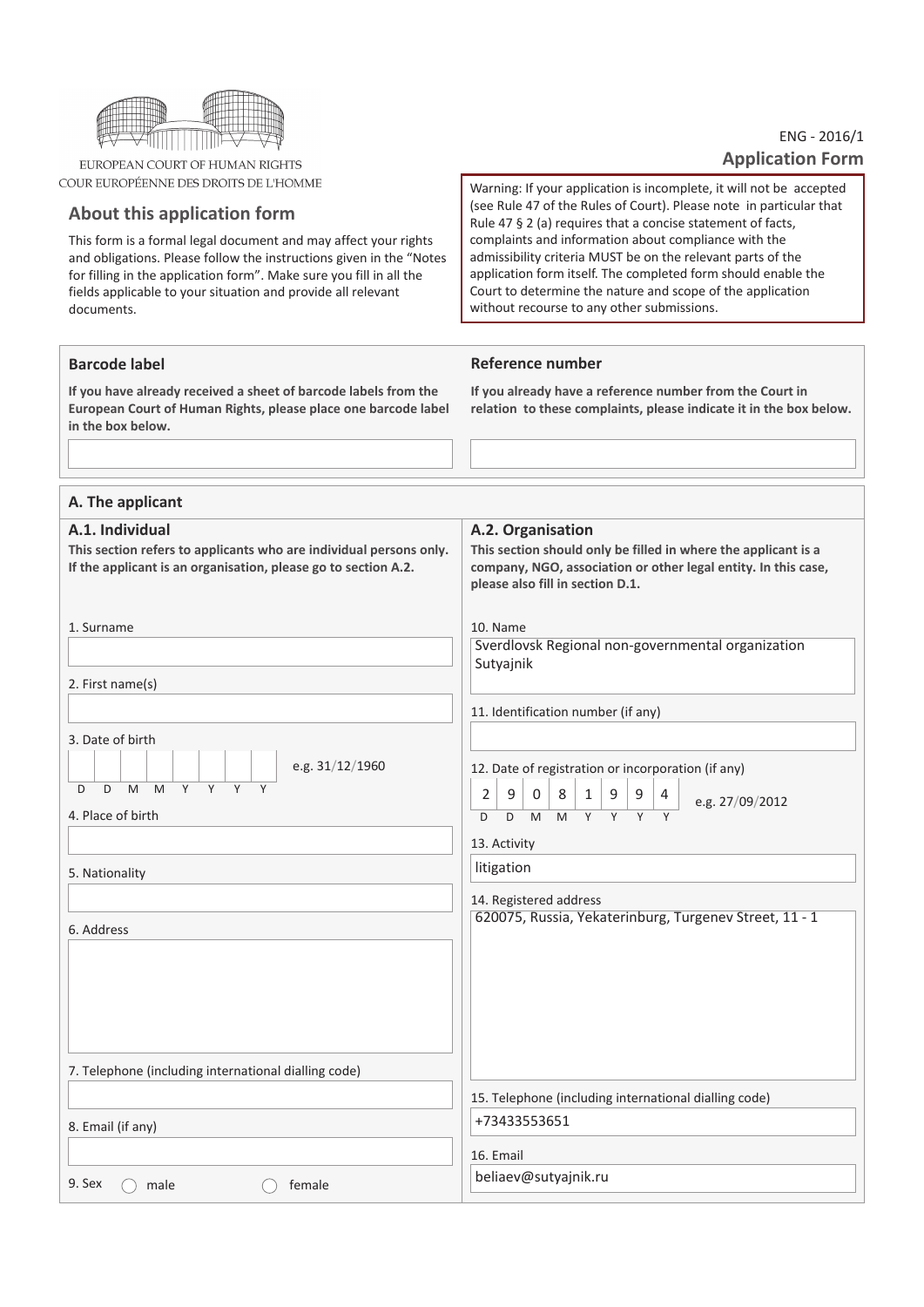| B. State(s) against which the application is directed                          |                              |   |                                                   |  |
|--------------------------------------------------------------------------------|------------------------------|---|---------------------------------------------------|--|
| 17. Tick the name(s) of the State(s) against which the application is directed |                              |   |                                                   |  |
|                                                                                | ALB - Albania                |   | ITA - Italy                                       |  |
|                                                                                | AND - Andorra                |   | LIE - Liechtenstein                               |  |
|                                                                                | ARM - Armenia                |   | LTU - Lithuania                                   |  |
|                                                                                | AUT - Austria                |   | LUX - Luxembourg                                  |  |
|                                                                                | AZE - Azerbaijan             |   | LVA - Latvia                                      |  |
|                                                                                | BEL - Belgium                |   | MCO - Monaco                                      |  |
|                                                                                | <b>BGR</b> - Bulgaria        |   | MDA - Republic of Moldova                         |  |
|                                                                                | BIH - Bosnia and Herzegovina |   | MKD - "The former Yugoslav Republic of Macedonia" |  |
|                                                                                | CHE - Switzerland            |   | MLT - Malta                                       |  |
|                                                                                | CYP - Cyprus                 |   | MNE - Montenegro                                  |  |
|                                                                                | CZE - Czech Republic         |   | NLD - Netherlands                                 |  |
|                                                                                | DEU - Germany                |   | NOR - Norway                                      |  |
|                                                                                | DNK - Denmark                |   | POL - Poland                                      |  |
|                                                                                | ESP - Spain                  |   | PRT - Portugal                                    |  |
|                                                                                | EST - Estonia                |   | ROU - Romania                                     |  |
|                                                                                | FIN - Finland                | X | RUS - Russian Federation                          |  |
|                                                                                | FRA - France                 |   | SMR - San Marino                                  |  |
|                                                                                | GBR - United Kingdom         |   | SRB - Serbia                                      |  |
|                                                                                | GEO - Georgia                |   | SVK - Slovak Republic                             |  |
|                                                                                | GRC - Greece                 |   | SVN - Slovenia                                    |  |
|                                                                                | HRV - Croatia                |   | SWE - Sweden                                      |  |
|                                                                                | HUN - Hungary                |   | TUR - Turkey                                      |  |
|                                                                                | IRL - Ireland                |   | <b>UKR</b> - Ukraine                              |  |
|                                                                                | ISL - Iceland                |   |                                                   |  |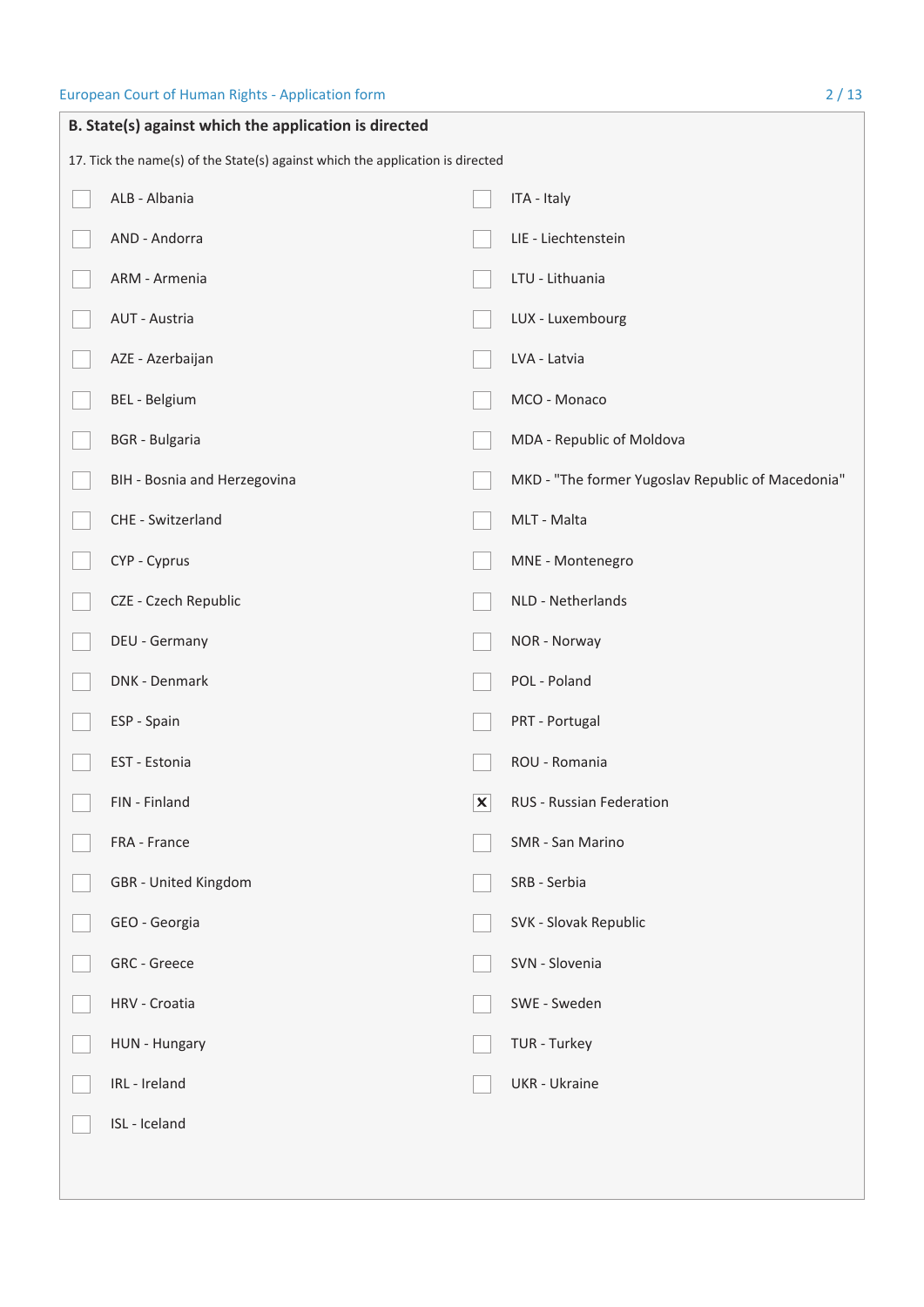#### Subject matter of the application

All the information concerning the facts, complaints and compliance with the requirements of exhaustion of domestic remedies and the six-month time-limit laid down in Article 35 § 1 of the Convention must be set out in this part of the application form (sections E. F and G). It is not acceptable to leave these sections blank or simply to refer to attached sheets. See Rule 47 § 2 and the Practice Direction on the Institution of proceedings as well as the "Notes for filling in the application form".

#### **E. Statement of the facts**

#### 56.

Sverdlovsk Regional non-governmental organization Sutyajnik is a non-governmental organization (NGO) and association that was founded in 1994 in Yekaterinburg, Russia (documents 2-5). At different times it is constituted of approximately from 19 to 3 lawyers and senior law students as well as the volunteers dedicated to protect the traditional areas of human rights. Sutyainik's lawyers help Russian citizens and organizations enforce their rights guaranteed by the Constitution of the Russian Federation and international treaties and by litigating public interest cases. Sutyajnik defends human rights by working to bring domestic legislation and practice into conformity with international and constitutional standards. Sutyajnik's work primarily focuses on challenging the conformity of normative acts issued by the Russian government with The European Convention of Human Rights [hereinafter the Convention or ECHR].

As a non-governmental organization (NGO) and association dedicated to protecting human rights, Sutyajnik seeks to promote the views of its members, lawyers and law students, and share their common opinion on human rights issues.

As an NGO and an association, Sutyainik is entitled to the protection of the rights guaranteed by the Convention, including the rights and freedom of its members to associate together, the rights to freedom of expression and the rights to a fair trial.

Dr Anton Burkov is a Russian jurist and doctor in law. He holds a Bachelor degree from the Ural State Law Academy, a degree of candidate of legal science from the Tumen State University, an LLM degree in International Human Rights Law from the University of Essex and a Ph.D. from the University of Cambridge.

In 1998, Dr Anton Burkov started working for Sutyajnik as an intern. Since then, he has been working with the Sutyajnik as staff attorney, program coordinator and deputy director. He represented Sutyajnik's interests in the proceedings more fully described below.

The Federal Law No. 7-FZ of January 12, 1996 on Non-Commercial Organizations (up-to-date with amendments and additions [LNCO]) defines NGOs, determines their civil-legal status and regulates their registration (art 1).

On July 20th 2012, the State Duma adopted the Law on Foreign Agents (Bill no. 121-FZ on Making Amendments to Certain Legislative Acts of the Russian Federation Regarding the Regulation of Activities of Non-commercial Organizations Performing the Function of Foreign Agents [Law on Foreign Agents]). It came into force on November 21st 2012.

The Law on Foreign Agents modified the LNCO by creating a new category of NGOs and a related registration process. This new legislation required any non-governmental organizations receiving foreign funding and engaging in any political activity (LNCO, art 2(6)) to register with the State to be included "in the registry of non-commercial organisations exercising the functions of foreign agent" (LNCO, art 13.1(5) al. 9, (10)).

According to Law on Foreign Agents, NGOs registered as "foreign agents" shall report foreign funding and their use to authorities (Law on Foreign Agents, art 1(2) a), art 29(8) al.1) and accompany published and/or distributed materials by notes stating that they are "foreign agents" (LNCO, art 24(1) al. 5). Moreover, such NGOs' annual bookkeeping shall be subject to mandatory auditing (LNCO, art 32(1)) and scheduled State audits shall be made at least once a year and unscheduled State audits might happen for diverse reasons (LNCO, art 32(4.5)), including upon instructions from the President, the government or the Prosecutor of the Russian Federation (LNCO, art 32(4.2) al.4).

On June 4th 2014, the State Duma amended the Law on Foreign Agents (Bill no. N. 147-FZ on Amendments to Article 32 of the Federal Law "on Non-Commercial Organizations") to empower the appropriate authorities or authorized body, in this case the Ministry of Justice of the Russian Federation, to register all NGOs engaged in political activity and receiving foreign funding as a "foreign agent" without any consent or previous notice (LNCO, art 32(7) al.3).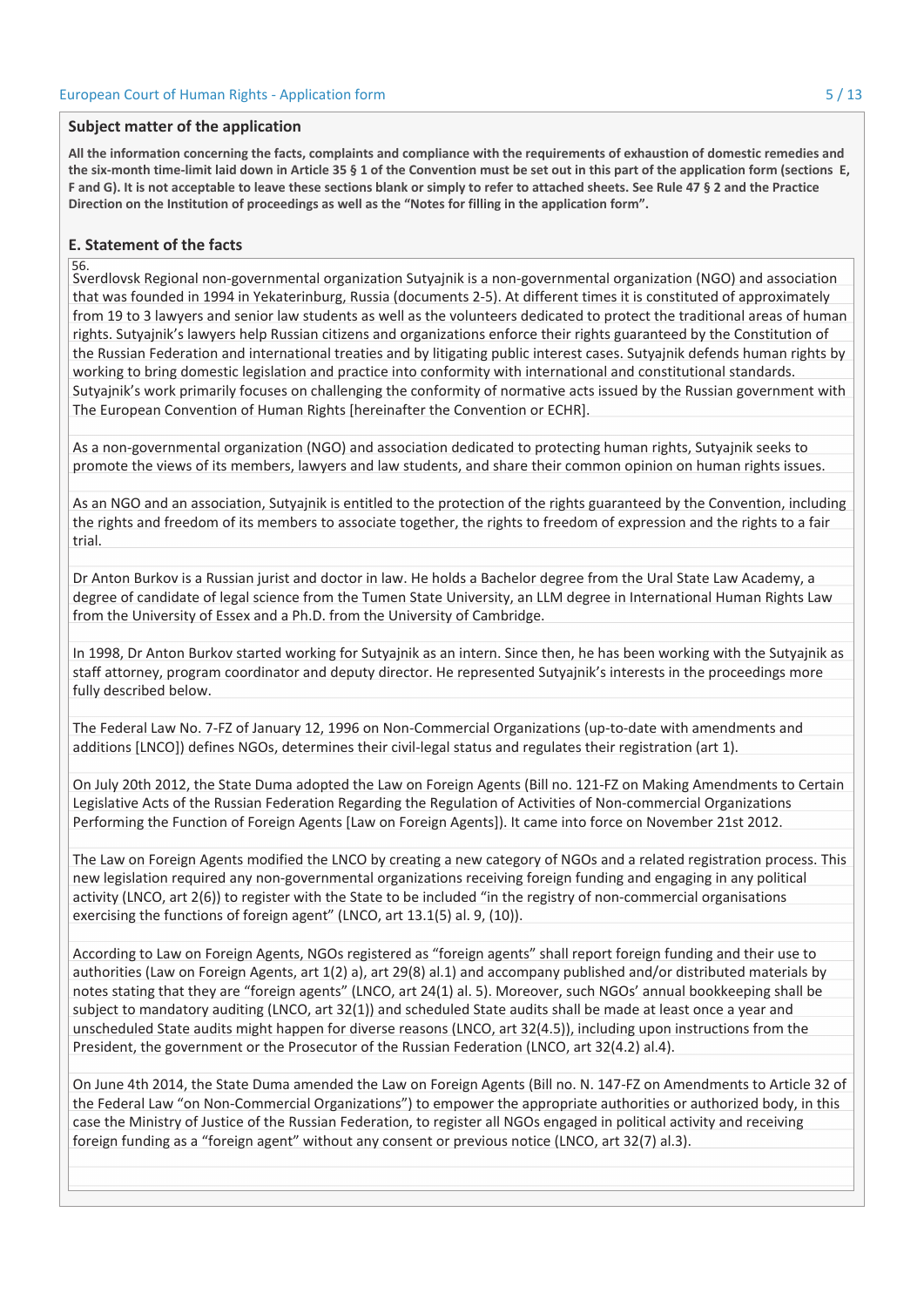#### Statement of the facts (continued)

#### 57.

The Code of Administrative Offences of the Russian Federation provides that an NGO performing the functions of a "foreign agent", which is not included in the registry, is subject to an administrative fine in the amount of 300,000 roubles (Code of Administrative Offences of the Russian Federation No. 195-Fz of December 30, 2001 (with amendments and additions), art 19.34(1) [CAO]).

According to the law, an NGO registered as "foreign agent" is prevented from participating in electoral and referendum campaigns (Federal Law No. 67-FZ of June 12, 2002 on Basic Guarantees of the Electoral Rights of the Russian Citizens and the Right to Participate in Referendum, art 3(6) [Law on Electoral Rights]) and prevented to contract with political parties (Federal Law No. 95-FZ of July 11, 2001 on Political Parties, art 31(4.1) [Law on Political Parties]).

Research shows that a vast majority of Russian natives associate the term "foreign agent" with a pejorative political connotation. In the USSR, this term had been mainly used against opponents of the regime. It is now often linked to the concept of "spy" or other pejorative concepts (The 2012 Russian Foreign Agent Law, Faculty of Law, University of Oslo, p. 41) (document 24).

By mid-2015, 20 Russian NGOs had ceased their activities in full or in part, mainly because of the Law on Foreign Agents (Opinion of the Commissioner for Human Rights, Legislation and Practice in the Russian Federation on Non-Commercial Organizations in Light of Council of Europe Standards: An Update, Strasbourg, July 9, 2015 [CommDH(2015)17], p. 5).

On May 15th 2015, the Ministry of Justice of the Russian Federation registered Sutyajnik as a "foreign agent" (document 6) without any consent according to the LNCO (art 32(7) al.3).

The Ministry of Justice of the Russian Federation brought judicial proceedings based on the May 18 2015 protocol of administrative offence (document 8) to the peace justice of the judicial area No. 5 of the Kirovsky judicial region of Yekaterinburg in order to fine Sutyajnik in the amount of 300,000 roubles (CAO, art 19.34). This decision is based on the April 9 2015 document of inspection of sutyajnik.ru web-site and the Spravka of monitoring of Sutyajnik (no date mentioned on the document) (document 7). The peace justice of the judicial area No. 5 of the Kirovsky judicial region of Yekaterinburg ruled to put the fine upon Sutyajnik on July 1st 2015 (document 9). On July 10th 2015, Sutyajnik appealed the decision (document 10). The appeal was dismissed on August 31st 2015 (document 11). Sutyajnik filed cassation to the Sverdlovsk regional court which was dismissed on November 20th, 2015 (documents 12, 13).

Sutyajnik's budget is based on a "project budget" and is limited to the direct cost of its activities. Sutyajnik cannot afford a fine of 300,000 roubles and does not hold sufficient funds so that such a fine makes it insolvent, therefore leading it to fold and cease its activities.

On August 5th 2015, Sutyajnik introduced judicial proceedings at the Zamoskvoretskiy District Court of Moscow (document 14) [hereinafter "the case"] to challenge and cancel Sutyajnik's forced registration as a "foreign agent".

More than one month after introducing the proceedings Sutyajnik had received no information on the case, no notice of a hearing on the merits and no notice of a preparatory hearing, which is provided by law (article 132 of the Russian Code of Administrative Judicial Proceedings) The information available on the court website only confirmed that the application initiating proceedings had been received by court. No information was provided as to what the next procedure would be, or as to when it would take place.

On or about September 18th 2015, Dr Burkov went in person to the Court to inquire about Sutyajnik's case. He was then given a written notice (document 15) indicating that a representative of Sutyajnik's presence was required in court on the 29th of September 2015. The notice did not provide any more information on the substance of the meeting.

Since the law (article 132 of the Russian Code of Administrative Judicial Proceedings) provides for an obligatory preparation meeting, and since Sutyajnik was not ready for the hearing on the merits as documents requested from the defendant through the court were not yet received by the applicant, Dr Burkov expected this preparatory hearing to take place on 29 September 2015. Although Dr. Burkov objected, the trial judge presiding the hearing decided to move on to the hearing on the merits of the case. Consequently, Dr Burkov asked for an adjournment so that a preparation hearing would take place. The trial judge dismissed the request.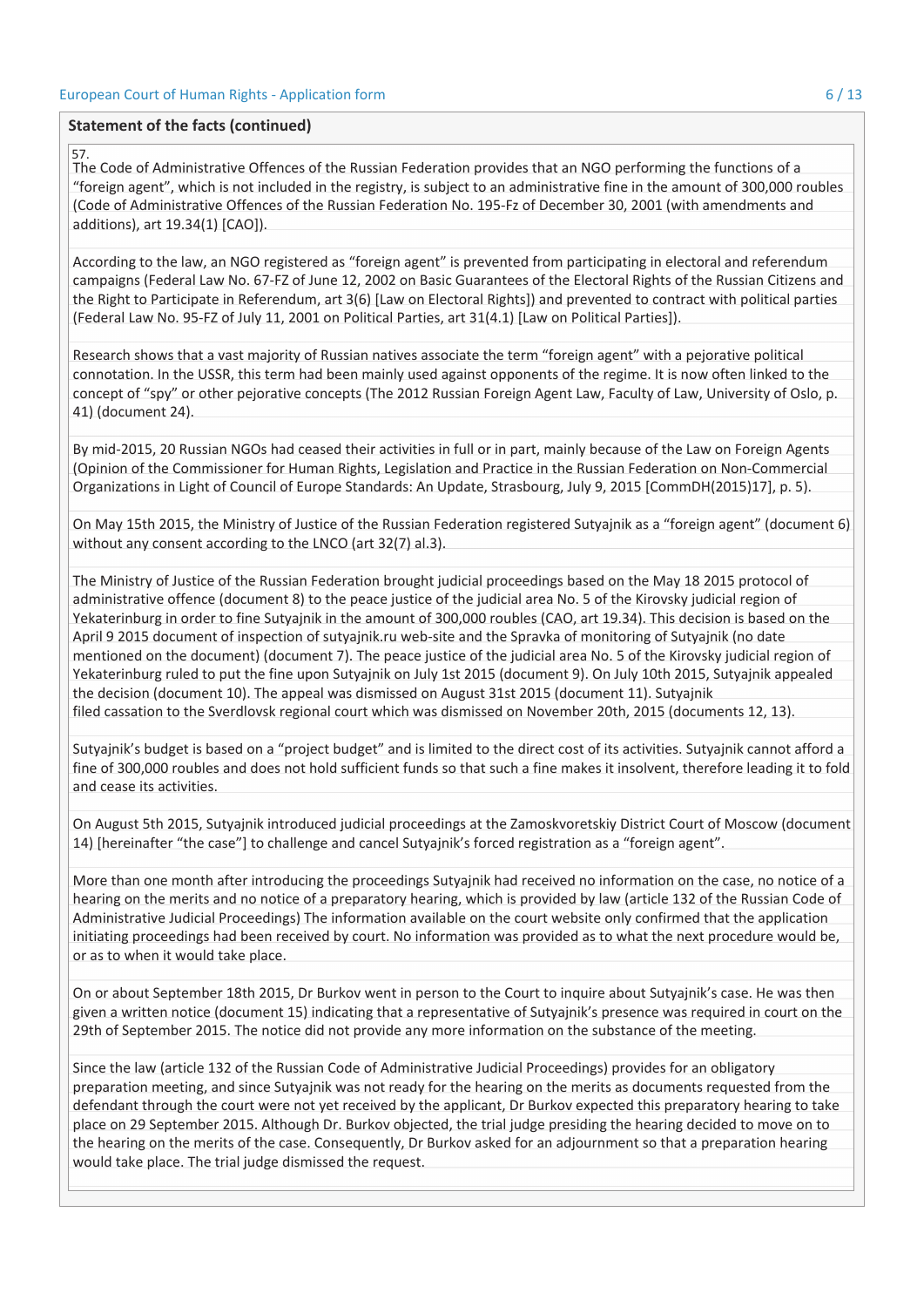#### Statement of the facts (continued)

#### 58.

On that same day of 29 September 2015 evidence disclosure took place at the beginning of the hearing on the merits. The documents communicated to Dr Burkov amounted to a total of 60 pages. As the law provides for evidence disclosure to take place in the preparatory stage of the judicial proceedings (Article 133-135 of the Russian Code of Administrative Judicial Proceedings), Dr Burkov objected and requested a weeklong adjournment to review the documentation and prepare for the hearing on the merits based on the information contained in the documentation. The trial judge dismissed the request and granted Dr Burkov 10 minutes to review the documentation, the equivalent of 10 seconds of reading time per page.

Under those circumstances, Dr Burkov could not duly represent and defend the interests of Sutyajnik and had no other choice but to leave the hearing.

Sutyajnik does not complain at the fact Mr. Burkov left the hearing since its rights to the guarantees of a fair trial were clearly violated and that he could in no way make Sutyajnik's case on that day.

On September 29th 2015, a judgement confirmed the decision of the Ministry of Justice of the Russian Federation to unilaterally include Sutyajnik in the registry of non-commercial organisations exercising the functions of "foreign agent" (document 16).

On September 30th 2015, Dr Burkov requested in written that the judge to provide access to the case files, particularly to the minutes of the hearing and to the decision of the judge on dismissal of Dr Burkov's challenge of the judge (отвод судье) made at the September 29 hearing (document 17). On the same date Dr Burkov filed a complaint with the Qualification Commission of Judges in Moscow due to the described behaviour of the judge (document 18). On October 8 2015 Dr Burkov filed a motion with the judge to amend minutes of the hearing (document 19). This motion has never been addressed. On October 19 2015 the complaint to the Qualification Commission of Judges in Moscow was dismissed (document 20).

On December 18th 2015, the Moscow City Court dismissed the appeal (documents 21) of the judgement (documents 22).

A May 16 2016 cassation request to the Presidium of the Moscow City Court (documents 23) was also dismissed on June 16th 2016 (documents 24).

On August 12th 2016, Sutyajnik submitted its casation (documents 25) to the Supreme Court of the Russian Federation. It was dismissed on November 14th 2016 (documents 26).

Therefore, the September 29th 2015 judgement and its procedural flaws were upheld throughout all appellate and cassation recourses.

- Please ensure that the information you include here does not exceed the pages allotted -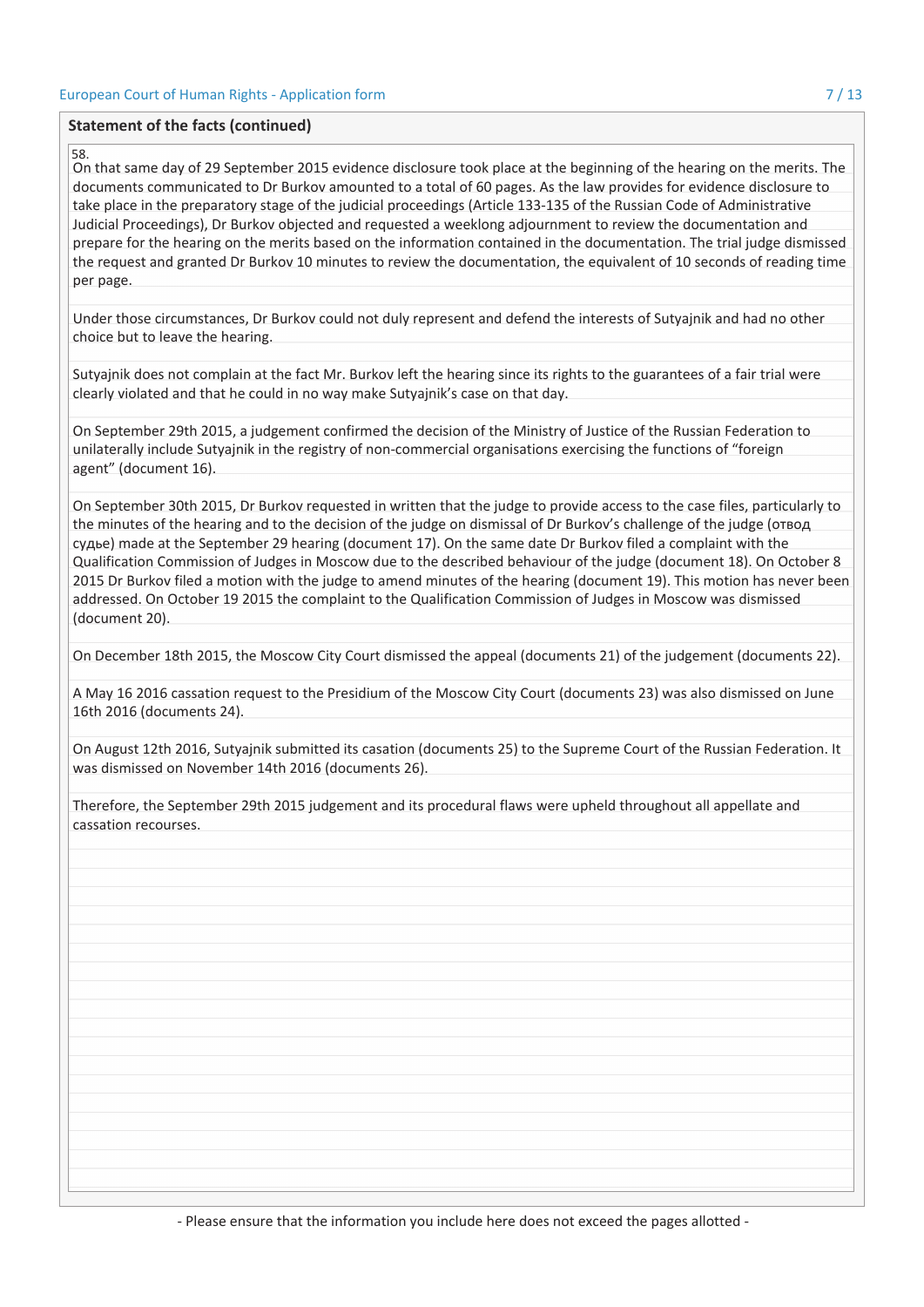| F. Statement of alleged violation(s) of the Convention and/or Protocols and relevant arguments |                                                                                                     |  |
|------------------------------------------------------------------------------------------------|-----------------------------------------------------------------------------------------------------|--|
| 59. Article invoked                                                                            | Explanation<br>1. Article 6 § 1 of the Convention is applicable to the applicant's case. The forced |  |
| Article $6 \S 1$ and 13                                                                        |                                                                                                     |  |
|                                                                                                | registration of a Russian NGO as a "foreign agent" is a contentious and bilateral                   |  |
|                                                                                                | procedure (a contrario Alaverdyan v. Armenia (dec.), no. 4523/04, § 35, 24 August                   |  |
|                                                                                                | 2010), as the LNCO provides for an appeal (art 32(7) al.4). Furthermore, the result of the          |  |
|                                                                                                | proceedings, namely the registration of the applicant as a "foreign agent" is directly              |  |
|                                                                                                | decisive on the right of applicant, as an NGO, to function and exist (Ulyanov v. Ukraine            |  |
|                                                                                                | (dec.), no. 16472/04, 5 October 2010), to accomplish its objects and purpose and to                 |  |
|                                                                                                | freely enter into contracts which are all civil rights protected by Russian legislation             |  |
|                                                                                                | (Article 3 of LNCO).                                                                                |  |
|                                                                                                | 2. The Russian Federation violated the applicant's right to a fair trial when the                   |  |
|                                                                                                | Zamoskoretskiy District Court of Moscow, on September 29 2015, prevented it "to                     |  |
|                                                                                                | argue its case with the requisite effectiveness" (H. v. Belgium, no. 8950/80, § 53, 30              |  |
|                                                                                                | November 1987). In particular, Dr Burkov, Sutyajnik's legal representative, did not have            |  |
|                                                                                                | "the benefit of adversarial proceedings" (García Ruiz v. Spain [GC], no. 30544/96, § 29,            |  |
|                                                                                                | 21 January 1999) nor of equality of arms as provided by Article 6 of the Convention                 |  |
|                                                                                                | while Russian legislation provides that all trials shall be open and conducted on an                |  |
|                                                                                                | adversarial and equal basis (Constitution of the Russian Federation, art 123(3)). He was            |  |
|                                                                                                | unable to acquaint himself with the evidence adduced by the other party; did not have               |  |
|                                                                                                | the opportunity to challenge effectively their arguments; and could not submit the                  |  |
|                                                                                                | arguments he considered relevant to the case (García Ruiz v. Spain [GC], cited above).              |  |
|                                                                                                | Furthermore, the trial judge's conduct was partial (Micallef v. Malta, no. 17056/06, §              |  |
|                                                                                                | 93, 15 October 2009).                                                                               |  |
|                                                                                                | 3. The fact that Dr Burkov was not properly notified of the hearing date (Fretté v. France,         |  |
|                                                                                                | 36515/97, §§ 49-51, 26 February 2002; Beer v. Austria, no. 30428/96, 6 February 2001)               |  |
|                                                                                                | and was not granted the obligatory preparation meeting provided for by the Russian                  |  |
|                                                                                                | legislation created an imbalance between the parties and therefore violated the                     |  |
|                                                                                                | principle of equality of arms enshrined in Article 6 of the Convention (Korolev v. Russia           |  |
|                                                                                                | (No.2), no. 5447/03, § 37, 1 April 2010). This imbalance was aggravated by the fact that            |  |
|                                                                                                | Dr Burkov, contrary to his opponent, did not have access to all the relevant information            |  |
|                                                                                                | pertaining to the case (Yvon v. France, no. 44962/98, § 37, 24 April 2003). Although the            |  |
|                                                                                                | law provides for evidence disclosure to take place in the preparatory stage of the                  |  |
|                                                                                                | judicial proceedings it was not done until the beginning of the hearing on the merits.              |  |
|                                                                                                | 4. In addition, due to the trial judge's decision to summarily dismiss both Sutyajnik's             |  |
|                                                                                                | adjournment requests, the applicant was not given a reasonable opportunity to present               |  |
|                                                                                                | its case. Therefore, the applicant was placed at a substantial disadvantage vis-à-vis its           |  |
|                                                                                                | opponent (Ankerl v. Switzerland, 17748/91, § 38, 23 October 1996; Dombo Beheer BV v.                |  |
|                                                                                                | Netherlands, no. 14448/88, § 33, 27 October 1993), as it could not efficiently make its             |  |
|                                                                                                | case "to [the] court with the knowledge of the other [party's arguments] and on which               |  |
|                                                                                                | [he had]  [the] opportunity to comment." (APEH Üldözötteinek Szövetsége and Others                  |  |
|                                                                                                | v. Hungary, no. 32367/96, § 42, 5 October 2000) and Dr Burkov had no other choice but               |  |
|                                                                                                | to leave the premises (Fretté v. France, cited above).                                              |  |
|                                                                                                | 5. The applicant's right to a fair trial was also violated because the trial judge's decisions      |  |
|                                                                                                | deprived it from the opportunity to know and comment on its opponent's submissions                  |  |
|                                                                                                | and evidence (Werner v. Austria, no. 21835/93, § 65, 24 November 1997; Ruiz-Mateos                  |  |
|                                                                                                | v. Spain, no. 12952/87, § 63, 23 June 1993), and therefore violated the fundamental                 |  |
|                                                                                                | right to adversarial proceedings (Werner v. Austria, cited above, § 63).                            |  |
|                                                                                                | 6. Finally, the applicant was prejudiced by the trial judge's behavior and did not have             |  |
|                                                                                                | the benefit of being tried by an impartial tribunal (Micallef v. Malta, cited above). The           |  |
|                                                                                                | trial judge's dismissive responses to Dr Burkov's reasonable adjournment requests not               |  |
|                                                                                                | only violated the fundamental principles of equality of arms and adversarial                        |  |
|                                                                                                | proceedings, but also disclosed the trial judge's personal bias (Code of Judicial Ethics,           |  |
|                                                                                                | art 9 and 10, adopted on VIII All-Russia Meeting of Judges on 19 December 2012). The                |  |
|                                                                                                | judge's conduct is "sufficient to ground legitimate and objectively justified                       |  |
|                                                                                                | apprehensions" of partiality (Kyprianou v. Cyprus, no. 73797/01, § 121, 15 December                 |  |
|                                                                                                | 2005). In the present case, the clear and apparent unfairness of the proceedings                    |  |
|                                                                                                |                                                                                                     |  |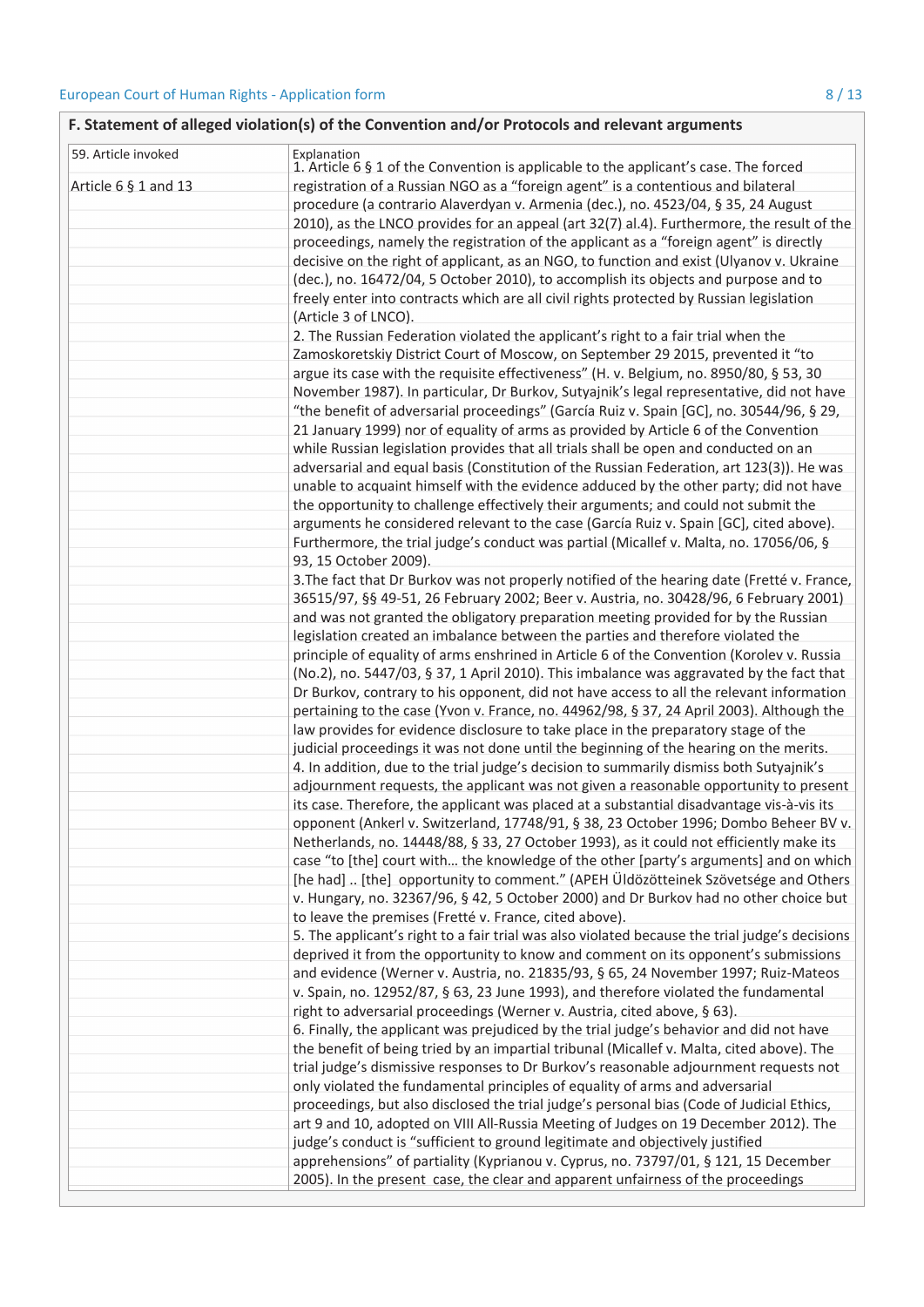| Statement of alleged violation(s) of the Convention and/or Protocols and relevant arguments (continued) |                                                                                                                                                                                                                                                                                                                                                                              |  |  |
|---------------------------------------------------------------------------------------------------------|------------------------------------------------------------------------------------------------------------------------------------------------------------------------------------------------------------------------------------------------------------------------------------------------------------------------------------------------------------------------------|--|--|
| 60. Article invoked                                                                                     | Explanation<br>were in direct contradiction with the necessity for tribunals in a democratic society to<br>inspire trust amongst litigants and citizens (Donadze c. Georgie, no. 74644/01, § 39, 7                                                                                                                                                                           |  |  |
|                                                                                                         | mars 2006; Beer v. Austria, cited above, § 18).<br>7. Finally, no remedy was brought by Appellate courts (De Haan v. the Netherlands, no.                                                                                                                                                                                                                                    |  |  |
|                                                                                                         | 22839/93, §§ 52-55, 26 August 1997).                                                                                                                                                                                                                                                                                                                                         |  |  |
| Article 11                                                                                              | 8. The Law on Foreign Agents and its application to the applicant interferes with Article<br>11 § 1 in at least three different ways. First, a strong stigma is related to the notion of<br>"foreign agent" in contemporary Russia. Sutyajnik shall face difficulties in order to<br>assume a proper financing based on its projects and activities. Citizens and supporters |  |  |
|                                                                                                         | will be reluctant to give support to an NGO tagged as a "foreign agent". Sutyajnik is                                                                                                                                                                                                                                                                                        |  |  |
|                                                                                                         | likely to refrain from welcoming foreign funding in view of the consequences and                                                                                                                                                                                                                                                                                             |  |  |
|                                                                                                         | impact of being registered as a "foreign agent". It has been established that NGOs<br>should receive proper financing (Ramazanova and Others v. Azerbaijan, no. 44363/02, §<br>59, 1 February 2007 [hereinafter Ramazanova and Others]) from a wide range of                                                                                                                 |  |  |
|                                                                                                         | sources, including foreign sources (Recommendation CM/Rec(2007)14 of the                                                                                                                                                                                                                                                                                                     |  |  |
|                                                                                                         | Committee of Ministers to member states on the legal status of non-governmental                                                                                                                                                                                                                                                                                              |  |  |
|                                                                                                         | organisations in Europe, § 50 [hereinafter Recommendation (2007)14]).                                                                                                                                                                                                                                                                                                        |  |  |
|                                                                                                         | 9. Second, a heavy administrative burden is placed upon Sutyajnik and concerned NGOs                                                                                                                                                                                                                                                                                         |  |  |
|                                                                                                         | as the law provides for scheduled and unscheduled State audits and reports that require                                                                                                                                                                                                                                                                                      |  |  |
|                                                                                                         | resources, financial or others, which fall outside of the scope, budget and purpose of                                                                                                                                                                                                                                                                                       |  |  |
|                                                                                                         | the organization. Moreover, the law does not contain provisions which would give the                                                                                                                                                                                                                                                                                         |  |  |
|                                                                                                         | NGO precisions and criteria on which the State will rely to establish the date, nature and                                                                                                                                                                                                                                                                                   |  |  |
|                                                                                                         | extent of such audits. Therefore an additional burden is put on Sutyajnik as it cannot                                                                                                                                                                                                                                                                                       |  |  |
|                                                                                                         | even plan the resources it would need to face such audits and, thus, comply with the                                                                                                                                                                                                                                                                                         |  |  |
|                                                                                                         | State requirements. Therefore, the Law on Foreign Agents not comply with Hasan and<br>Chaush v. Bulgaria's standards regarding the protection from State's arbitrariness (no.                                                                                                                                                                                                |  |  |
|                                                                                                         | 30985/96, § 84, 26 October 2000 [hereinafter Hasan and Chaush]) and does not                                                                                                                                                                                                                                                                                                 |  |  |
|                                                                                                         | constitute an environment that is conducive to human rights defenders (Declaration of                                                                                                                                                                                                                                                                                        |  |  |
|                                                                                                         | the Committee of Ministers on Council of Europe action to improve the protection of                                                                                                                                                                                                                                                                                          |  |  |
|                                                                                                         | human rights defenders and promote their activities (Committee of Ministers, 6                                                                                                                                                                                                                                                                                               |  |  |
|                                                                                                         | February 2008), § 2(i) [hereinafter Declaration of the Committee]). The result is that                                                                                                                                                                                                                                                                                       |  |  |
|                                                                                                         | Sutyajnik, as an NGO, is at best crippled by arbitrary administrative requirements and at                                                                                                                                                                                                                                                                                    |  |  |
|                                                                                                         | worst lead to a shutdown because it does not have the ability to raise the funds                                                                                                                                                                                                                                                                                             |  |  |
|                                                                                                         | required to face arbitrary audit and reporting requirements. Therefore, Sutyajnik cannot                                                                                                                                                                                                                                                                                     |  |  |
|                                                                                                         | accomplish its mission as an associative organization. Citizens who chose to associate                                                                                                                                                                                                                                                                                       |  |  |
|                                                                                                         | and promote common values or opinions can choose the legal vehicle allowed by law                                                                                                                                                                                                                                                                                            |  |  |
|                                                                                                         | and participate in a common effort to accomplish its object and purpose.                                                                                                                                                                                                                                                                                                     |  |  |
|                                                                                                         | 10. Third, the 300,000 rouble fine imposed to Sutyajnik as a direct result from its                                                                                                                                                                                                                                                                                          |  |  |
|                                                                                                         | involuntary registration by the State is a major threat to the organization's very                                                                                                                                                                                                                                                                                           |  |  |
|                                                                                                         | existence, which has not the financial means in order to pay it. The dissolution of an                                                                                                                                                                                                                                                                                       |  |  |
|                                                                                                         | NGO is the "most drastic sanction possible" and should only happen under "exceptional                                                                                                                                                                                                                                                                                        |  |  |
|                                                                                                         | circumstances of very serious misconduct" (Tebieti Mühafize Cemiyyeti and Israfilov v.                                                                                                                                                                                                                                                                                       |  |  |
|                                                                                                         | Azerbaijan, no. 37083/03, § 63, 8 October 2009 [hereinafter Tebieti Mühafize Cemiyyeti                                                                                                                                                                                                                                                                                       |  |  |
|                                                                                                         | and Israfilov]). The interference with Article 11 § 1 does not meet Article 11 § 2<br>requirements (see Annex - Document 1).                                                                                                                                                                                                                                                 |  |  |
|                                                                                                         |                                                                                                                                                                                                                                                                                                                                                                              |  |  |
| Article 10                                                                                              | 11. The Foreign Agents stigma is sure to lead to self-censorship. To avoid a threat to                                                                                                                                                                                                                                                                                       |  |  |
|                                                                                                         | their mere existence as a legal organization NGO's such as Sutyajnik are lead to refrain                                                                                                                                                                                                                                                                                     |  |  |
|                                                                                                         | from ca-called "political" activities, which has not definition in Russian law, and proper                                                                                                                                                                                                                                                                                   |  |  |
|                                                                                                         | funding which would normally fall within their scope and purposes and, in turn, which                                                                                                                                                                                                                                                                                        |  |  |
|                                                                                                         | shall prevent them from accomplishing their work in an effective manner. Part of                                                                                                                                                                                                                                                                                             |  |  |
|                                                                                                         | Sutyajnik's objective and associative purpose is to publish facts of public interest and                                                                                                                                                                                                                                                                                     |  |  |
|                                                                                                         | comment on them by bringing to the attention of judicial bodies (Vides Aizsardzības                                                                                                                                                                                                                                                                                          |  |  |
|                                                                                                         | Klubs v. Latvia, no. 57829/00, § 42, 27 May 2004 [hereinafter Vides Aizsardzības Klubs]).                                                                                                                                                                                                                                                                                    |  |  |

- Please ensure that the information you include here does not exceed the pages allotted -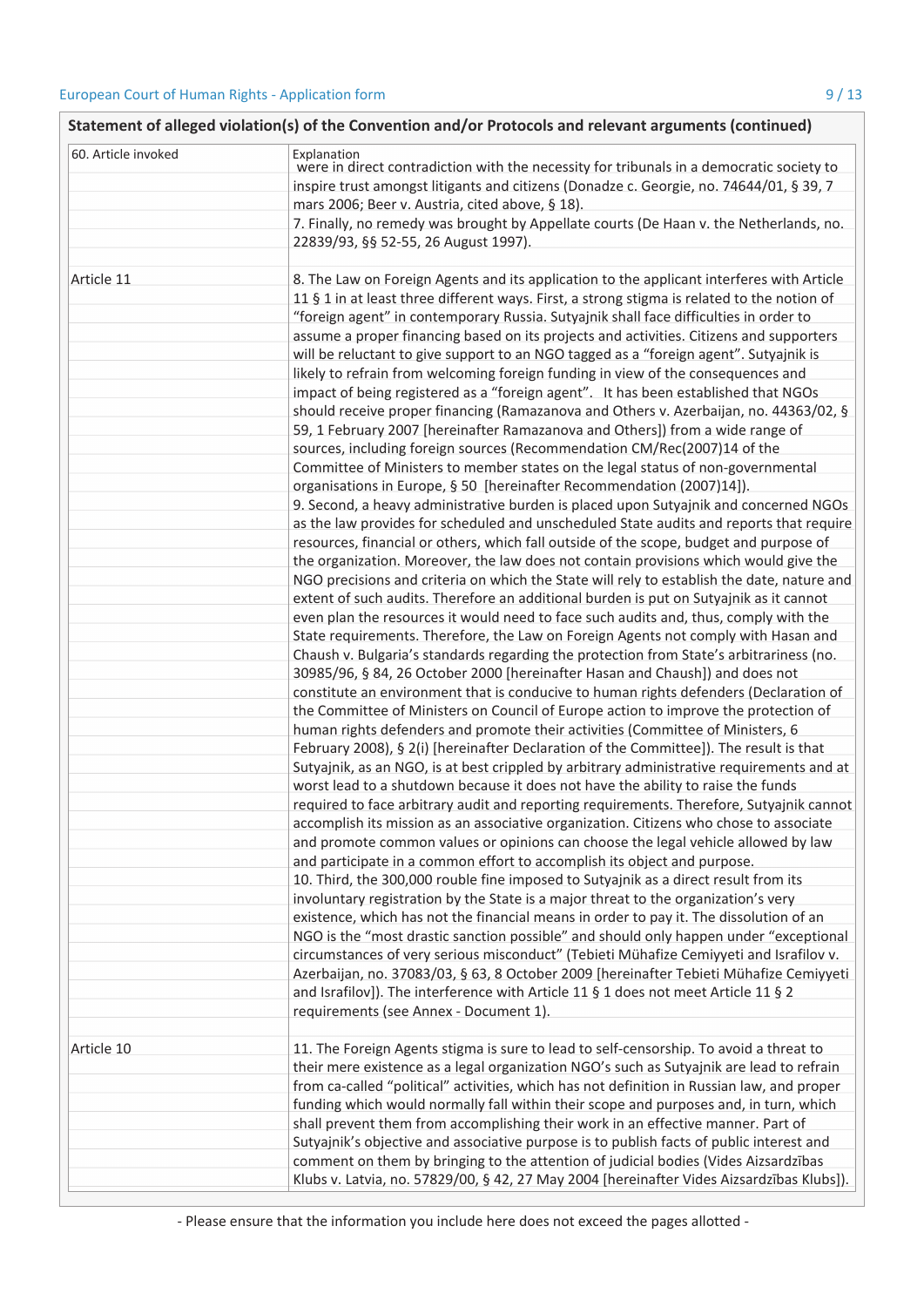## G. Compliance with admisibility criteria laid down in Article 35 § 1 of the Convention

For each complaint, please confirm that you have used the available effective remedies in the country concerned, including appeals, and also indicate the date when the final decision at domestic level was delivered and received, to show that you have complied with the six-month time-limit.

| 61. Complaint<br>Violations of Article 6 § 1 and 13,<br>11 and 10, | Information about remedies used and the date of the final decision<br>1. On November 14th 2016, the Supreme Court of the Russian Federation dismissed the<br>cassation submitted by Sutyajnik on August 12th 2016 (case file number: 33a-46658) - |
|--------------------------------------------------------------------|---------------------------------------------------------------------------------------------------------------------------------------------------------------------------------------------------------------------------------------------------|
|                                                                    | document 26;                                                                                                                                                                                                                                      |
|                                                                    |                                                                                                                                                                                                                                                   |
|                                                                    | 2. On June 16th 2016, the Presidium of the Moscow City Court dismissed the cassation                                                                                                                                                              |
|                                                                    | in cassation submitted by Sutyajnik on May 16th 2016 (case file number: 33a-46658) -                                                                                                                                                              |
|                                                                    | document 24;                                                                                                                                                                                                                                      |
|                                                                    |                                                                                                                                                                                                                                                   |
|                                                                    | 3. On December 18th 2015, the Moscow City Court dismissed the appeal submitted by                                                                                                                                                                 |
|                                                                    | Sutyajnik on October 26th 2015 (case file number: 33a-46658) - document 22;                                                                                                                                                                       |
|                                                                    |                                                                                                                                                                                                                                                   |
|                                                                    | 4. On September 29th 2015, the Zamoskvoretskiy District Court of Moscow confirmed                                                                                                                                                                 |
|                                                                    | the decision of the Ministry of Justice of the Russian Federation to register Sutyajnik as                                                                                                                                                        |
|                                                                    | a foreign agent (case file number: N 2-7107/2015) - document 16;                                                                                                                                                                                  |
|                                                                    |                                                                                                                                                                                                                                                   |
|                                                                    | 5. On November 20 2015, the Sverdlovsk regional court dismissed Sutyajnik's appeal of                                                                                                                                                             |
|                                                                    | the July 1st 2015 peace court decision which imposed on Sutyajnik the 300,000 roubles                                                                                                                                                             |
|                                                                    | fine (case file number: N 12-368/2015) - document 13;                                                                                                                                                                                             |
|                                                                    |                                                                                                                                                                                                                                                   |
|                                                                    | 6. On August 31st 2015, the Kirovsky District Court of Yekaterinburg dismissed                                                                                                                                                                    |
|                                                                    | Sutyajnik's appeal of the July 1st 2015 peace court decision which imposed on Sutyajnik                                                                                                                                                           |
|                                                                    | the 300,000 roubles fine (case file number: N 12-368/2015) - document 11;                                                                                                                                                                         |
|                                                                    |                                                                                                                                                                                                                                                   |
|                                                                    | 7. On July 1st 2015, the Kirovsky District Court of Yekaterinburg confirmed the 300,000                                                                                                                                                           |
|                                                                    | roubles fine imposed on Sutyajnik by peace judge (case file number: N 5-368/2015) -                                                                                                                                                               |
|                                                                    | document 9.                                                                                                                                                                                                                                       |
|                                                                    |                                                                                                                                                                                                                                                   |
|                                                                    | The date of the final decision is November 14th 2016 - the date the Supreme Court of                                                                                                                                                              |
|                                                                    | the Russian Federation dismissed the cassation submitted by Sutyajnik on August                                                                                                                                                                   |
|                                                                    |                                                                                                                                                                                                                                                   |
|                                                                    |                                                                                                                                                                                                                                                   |
|                                                                    |                                                                                                                                                                                                                                                   |
|                                                                    |                                                                                                                                                                                                                                                   |
|                                                                    |                                                                                                                                                                                                                                                   |
|                                                                    |                                                                                                                                                                                                                                                   |
|                                                                    |                                                                                                                                                                                                                                                   |
|                                                                    |                                                                                                                                                                                                                                                   |
|                                                                    |                                                                                                                                                                                                                                                   |
|                                                                    |                                                                                                                                                                                                                                                   |
|                                                                    |                                                                                                                                                                                                                                                   |
|                                                                    |                                                                                                                                                                                                                                                   |
|                                                                    |                                                                                                                                                                                                                                                   |
|                                                                    |                                                                                                                                                                                                                                                   |
|                                                                    |                                                                                                                                                                                                                                                   |
|                                                                    |                                                                                                                                                                                                                                                   |
|                                                                    |                                                                                                                                                                                                                                                   |
|                                                                    |                                                                                                                                                                                                                                                   |
|                                                                    |                                                                                                                                                                                                                                                   |
|                                                                    |                                                                                                                                                                                                                                                   |
|                                                                    |                                                                                                                                                                                                                                                   |
|                                                                    |                                                                                                                                                                                                                                                   |
|                                                                    |                                                                                                                                                                                                                                                   |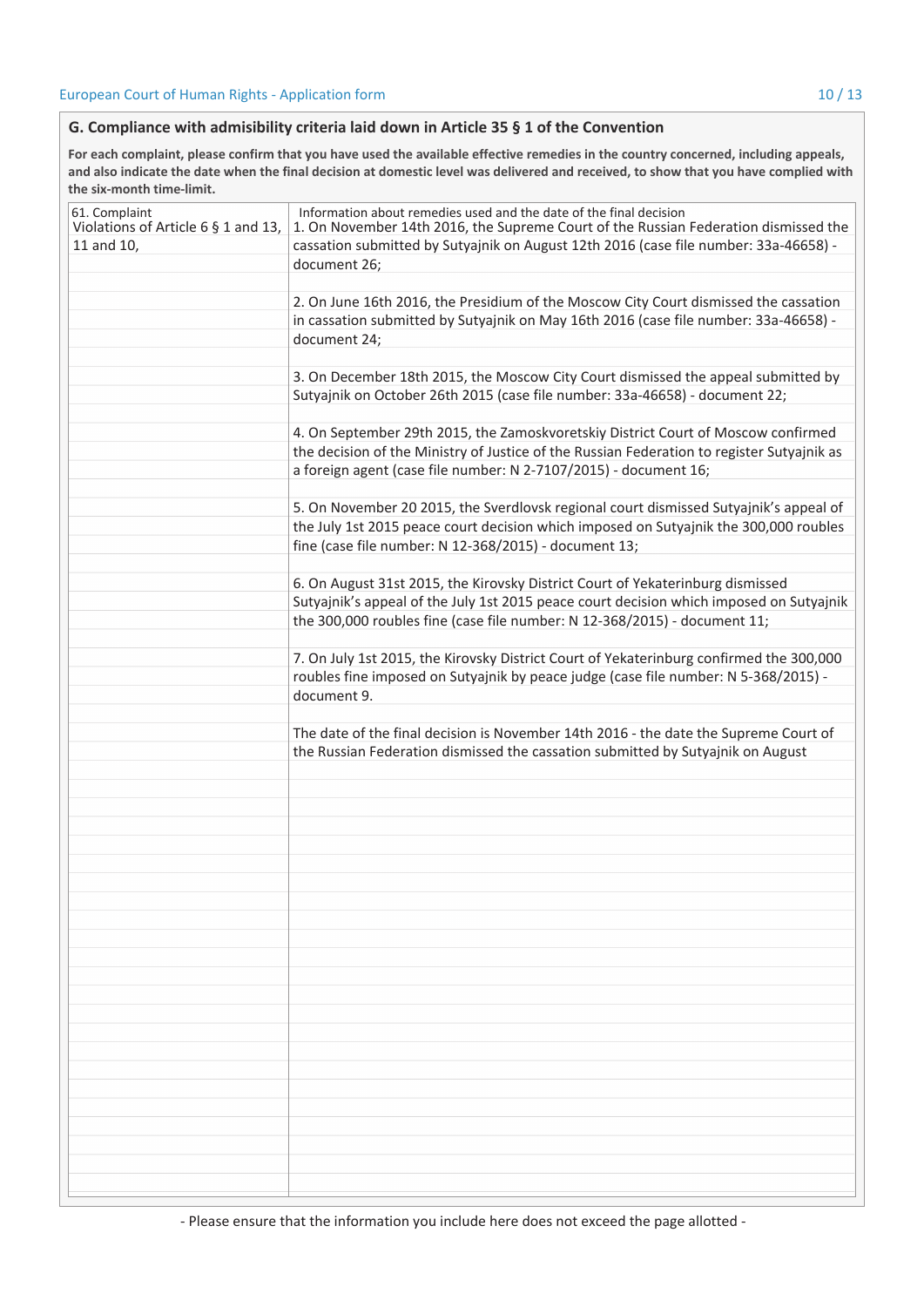| 62. Is or was there an appeal or remedy available to you which you have not used?                        | Yes        |
|----------------------------------------------------------------------------------------------------------|------------|
|                                                                                                          | $\odot$ No |
| 63. If you answered Yes above, please state which appeal or remedy you have not used and explain why not |            |
|                                                                                                          |            |
|                                                                                                          |            |
|                                                                                                          |            |
|                                                                                                          |            |
|                                                                                                          |            |
|                                                                                                          |            |
|                                                                                                          |            |
|                                                                                                          |            |
|                                                                                                          |            |
|                                                                                                          |            |
|                                                                                                          |            |
|                                                                                                          |            |

| H. Information concerning other international proceedings (if any)                                                                                                                  |                   |
|-------------------------------------------------------------------------------------------------------------------------------------------------------------------------------------|-------------------|
| 64. Have you raised any of these complaints in another procedure of international investigation or<br>settlement?                                                                   | Yes<br>$\odot$ No |
| 65. If you answered Yes above, please give a concise summary of the procedure (complaints submitted, name of the international body<br>and date and nature of any decisions given). |                   |
|                                                                                                                                                                                     |                   |
|                                                                                                                                                                                     |                   |
|                                                                                                                                                                                     |                   |

| 66. Do you (the applicant) currently have, or have you previously had, any other applications before the | $\bullet$ Yes |  |
|----------------------------------------------------------------------------------------------------------|---------------|--|
| Court?                                                                                                   | $()$ No       |  |

| 67. If you answered Yes above, please write the relevant application number(s) in the box below. |  |
|--------------------------------------------------------------------------------------------------|--|
| no. 8269/02; no. 23818\04; no. 42665/06.                                                         |  |

# $11/13$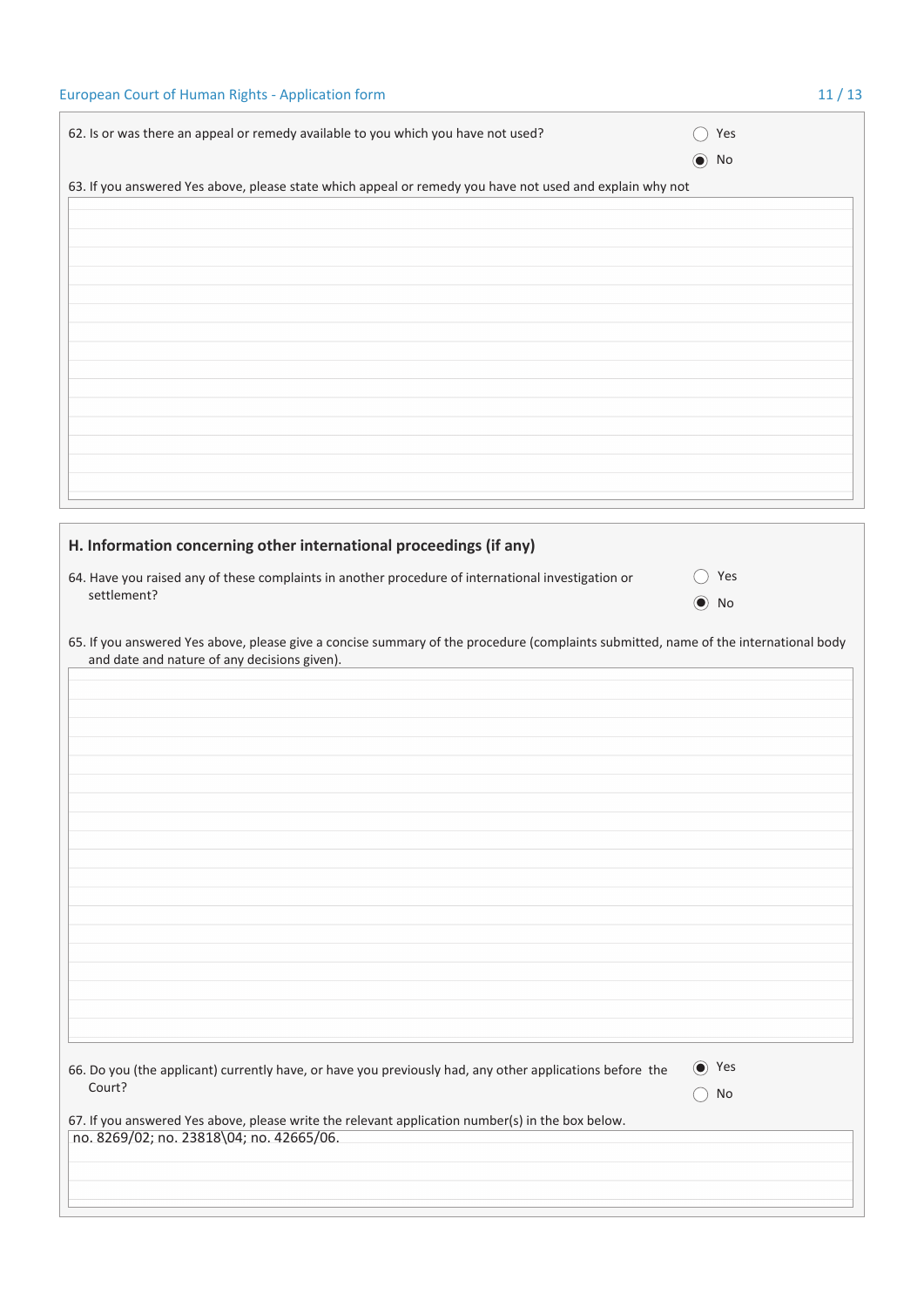| I. List of accompanying documents                                                                                                                                   |                                                                                                                                                                                                                                                                                                                                   |    |  |  |  |
|---------------------------------------------------------------------------------------------------------------------------------------------------------------------|-----------------------------------------------------------------------------------------------------------------------------------------------------------------------------------------------------------------------------------------------------------------------------------------------------------------------------------|----|--|--|--|
|                                                                                                                                                                     | You should enclose full and legible copies of all documents. No documents will be returned to you. It is thus in your interests to<br>submit copies, not originals. You MUST:<br>- arrange the documents in order by date and by procedure;<br>- number the pages consecutively; and<br>- NOT staple, bind or tape the documents. |    |  |  |  |
| 68. In the box below, please list the documents in chronological order with a concise description. Indicate the page number at which<br>each document may be found. |                                                                                                                                                                                                                                                                                                                                   |    |  |  |  |
| 1.                                                                                                                                                                  | Annex ("Additional 20 pages")                                                                                                                                                                                                                                                                                                     | p. |  |  |  |
| 2.                                                                                                                                                                  | certificate of registration No. 942, 29 August 1994;                                                                                                                                                                                                                                                                              | р. |  |  |  |
| 3.                                                                                                                                                                  | certificate of registration issued by Tax Ministry, 19 August 2002;                                                                                                                                                                                                                                                               | р. |  |  |  |
| 4.                                                                                                                                                                  | certificate of reregistration No. 942, 11 May 2005                                                                                                                                                                                                                                                                                | p. |  |  |  |
| 5.                                                                                                                                                                  | certificate of registration issued by Tax Ministry, 5 May 2005                                                                                                                                                                                                                                                                    | p. |  |  |  |
| 6.                                                                                                                                                                  | Ministry of Justice decision on forced inclusion of Sutyajnik to the foreign agent registry, 15 May 2015                                                                                                                                                                                                                          | р. |  |  |  |
| 7.                                                                                                                                                                  | Document of inspection of sutyajnik.ru web-site and Spravka of monitoring of Sutyajnik                                                                                                                                                                                                                                            | р. |  |  |  |
| 8.                                                                                                                                                                  | May 18 2015 protocol of administrative offence                                                                                                                                                                                                                                                                                    | p. |  |  |  |
| 9.                                                                                                                                                                  | July 1st 2015 peace judge decision on the 300,000 rouble fine upon Sutyajnik                                                                                                                                                                                                                                                      | p. |  |  |  |
|                                                                                                                                                                     | 10. July 10th 2015 Sutyajnik's appeal on the fine and two supplement explanations                                                                                                                                                                                                                                                 | р. |  |  |  |
|                                                                                                                                                                     | 11. August 31st 2015 decision of the Kirovsky District Court of Yekaterinburg [dismissal of the appeal on the fine]                                                                                                                                                                                                               | р. |  |  |  |
|                                                                                                                                                                     | 12. September 9th 2015 appeal to the Sverdlovsk regional court                                                                                                                                                                                                                                                                    | р. |  |  |  |
|                                                                                                                                                                     | 13. November 20th 2015 decision of the Sverdlovsk regional court                                                                                                                                                                                                                                                                  | p. |  |  |  |
|                                                                                                                                                                     | 14. August 5th 2015 Sutyajnik's appeal the 15 May 2015 decision on foreign agent registration                                                                                                                                                                                                                                     | р. |  |  |  |
|                                                                                                                                                                     | 15. Judicial notice (povestka) for the 29 September 2015 hearing.                                                                                                                                                                                                                                                                 | р. |  |  |  |
|                                                                                                                                                                     | 16. September 29th 2015 decision of the Zamoskvoretskiy District Court of Moscow                                                                                                                                                                                                                                                  | p. |  |  |  |
|                                                                                                                                                                     | 17. September 30th 2015 request that the judge to provide access to the case files                                                                                                                                                                                                                                                | p. |  |  |  |
|                                                                                                                                                                     | 18. September 30th 2015 complaint with the Qualification Commission of Judge in Moscow                                                                                                                                                                                                                                            | р. |  |  |  |
|                                                                                                                                                                     | 19. October 8th 2015 motion with the judge to amend minutes of the hearing                                                                                                                                                                                                                                                        | р. |  |  |  |
|                                                                                                                                                                     | 20. October 19th 2015 reply by the Qualification Commission of Judge in Moscow                                                                                                                                                                                                                                                    | p. |  |  |  |
|                                                                                                                                                                     | 21. October 26th 2015 Sutyajnik's appeal of the 29 September 2015 decision                                                                                                                                                                                                                                                        | р. |  |  |  |
|                                                                                                                                                                     | 22. December 18th 2015 decision of the Moscow City Court [dismissal of the appeal]                                                                                                                                                                                                                                                | p. |  |  |  |
|                                                                                                                                                                     | 23. May 16th 2016 Sutyajnik's cassation                                                                                                                                                                                                                                                                                           | p. |  |  |  |
|                                                                                                                                                                     | 24. June 16th 2016 decision the Presidium of the Moscow City Court [dismissal of the appeal in cassation]                                                                                                                                                                                                                         | р. |  |  |  |
|                                                                                                                                                                     | 25. August 12th 2016 Sutyajnik's cassation to the Supreme Court                                                                                                                                                                                                                                                                   | p. |  |  |  |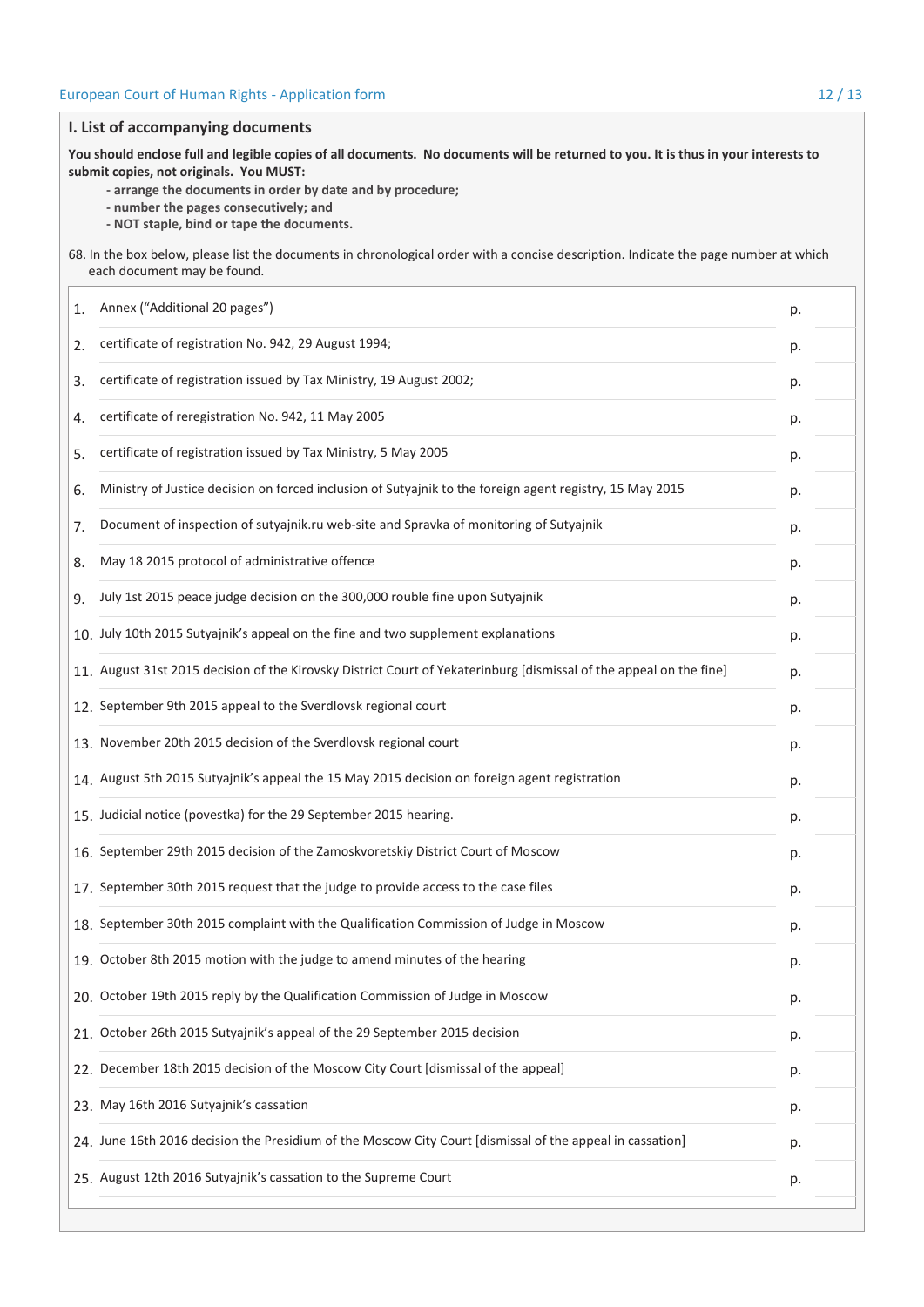| Any other comments                                                                                                                            |  |  |  |  |  |
|-----------------------------------------------------------------------------------------------------------------------------------------------|--|--|--|--|--|
| Do you have any other comments about your application?                                                                                        |  |  |  |  |  |
| 69. Comments                                                                                                                                  |  |  |  |  |  |
|                                                                                                                                               |  |  |  |  |  |
|                                                                                                                                               |  |  |  |  |  |
|                                                                                                                                               |  |  |  |  |  |
|                                                                                                                                               |  |  |  |  |  |
| <b>Declaration and signature</b>                                                                                                              |  |  |  |  |  |
| I hereby declare that, to the best of my knowledge and belief, the information I have given in the present application form is correct.       |  |  |  |  |  |
| 70. Date                                                                                                                                      |  |  |  |  |  |
| e.g. 27/09/2015<br>$\overline{2}$<br>$\boldsymbol{0}$<br>6<br>$\overline{2}$<br>$\mathbf{1}$<br>1<br>5<br>$\mathbf{1}$                        |  |  |  |  |  |
| $\mathsf{M}% _{T}=\mathsf{M}_{T}\!\left( a,b\right) ,\ \mathsf{M}_{T}=\mathsf{M}_{T}\!\left( a,b\right) ,$<br>D<br>M<br>Y<br>Y<br>Y<br>Y<br>D |  |  |  |  |  |
|                                                                                                                                               |  |  |  |  |  |
| The applicant(s) or the applicant's representative(s) must sign in the box below.<br>Applicant(s)<br>$\bullet$ Representative(s)<br>(         |  |  |  |  |  |
| 71. Signature(s)<br>- tick as appropriate                                                                                                     |  |  |  |  |  |
|                                                                                                                                               |  |  |  |  |  |
|                                                                                                                                               |  |  |  |  |  |
|                                                                                                                                               |  |  |  |  |  |
|                                                                                                                                               |  |  |  |  |  |
|                                                                                                                                               |  |  |  |  |  |
|                                                                                                                                               |  |  |  |  |  |
|                                                                                                                                               |  |  |  |  |  |
| <b>Confirmation of correspondent</b>                                                                                                          |  |  |  |  |  |
| If there is more than one applicant or more than one representative, please give the name and address of the one person with whom             |  |  |  |  |  |
| the Court will correspond. Where the applicant is represented, the Court will correspond only with the representative (lawyer or non-         |  |  |  |  |  |

| lawyer).                                               |  |                    |                       |  |  |
|--------------------------------------------------------|--|--------------------|-----------------------|--|--|
| 72. Name and address of $\bullet$ Applicant            |  | ( ) Representative | - tick as appropriate |  |  |
| 620075, Russia, Yekaterinburg, Turgenev Street, 11 - 1 |  |                    |                       |  |  |
|                                                        |  |                    |                       |  |  |
|                                                        |  |                    |                       |  |  |

# The completed application form should be signed and sent by post to:

The Registrar European Court of Human Rights Council of Europe 67075 STRASBOURG CEDEX FRANCE

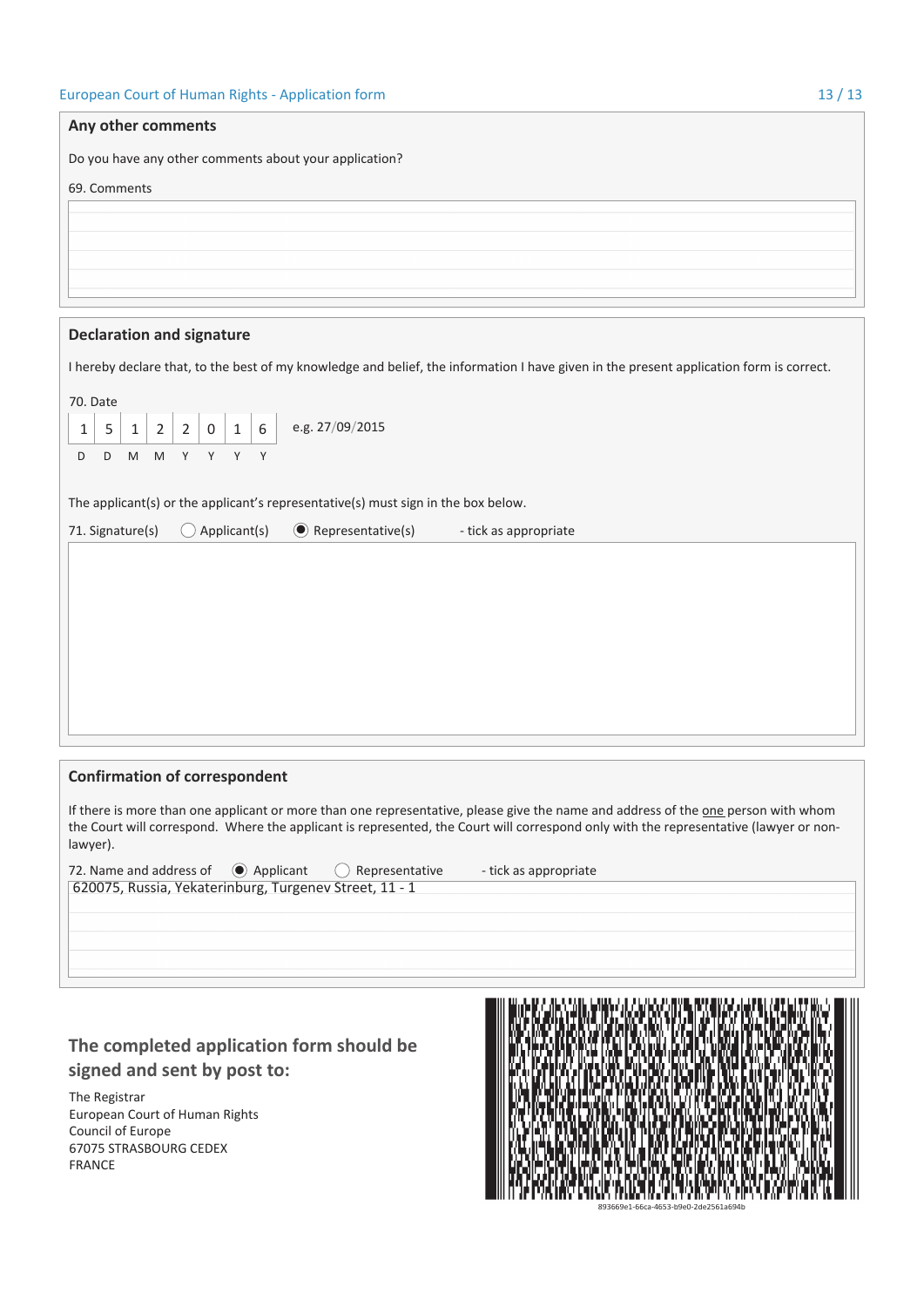## Annex ("Additional 20 pages")

# F. Statement of alleged violations of the convention and/or protocols and relevant arguments

## Article 6 § 1

*Applicability of Article 6 § 1*

- 1. Sutyajnik's case meets the general requirements for the applicability of Article 6 § 1 of the Convention, as it is a "dispute" related to "civil rights and obligations" (*James and Others v. the United Kingdom*, no. 8793/79, § 81, 21 February 1986).
- 2. The involuntary forced registration of Sutyajnik as a "foreign agent" is a contentious and bilateral procedure. The law provides for an appeal of the decision of the Russian Ministry of Justice to unilaterally include the NGO on the "foreign agent" registry (*LNCO*, art 32(7) al.4). This dispute is far from being frivolous (*Sporrong and Lonnroth v. Sweden*, no. 7152/75, § 81, 23 September 1982). As argued in this petition, it directly impacts the applicant's right to function and exist as an NGO (*Ulyanov v. Ukraine* (dec.) no. 16472/04, 5 October 2010; *Boulois v. Luxembourg* [GC], no. 37575/04, § 90, 3 April 2012; *Benthem v. the Netherlands*, no. 8848/80, § 32, 23 October 1985), a right protected by the Russian legislation.
- 3. This Court's principles in ascertaining the applicability of Article 6 § 1 of the Convention stipulate that:
	- a. [w]hether or not a right is to be regarded as civil within the meaning of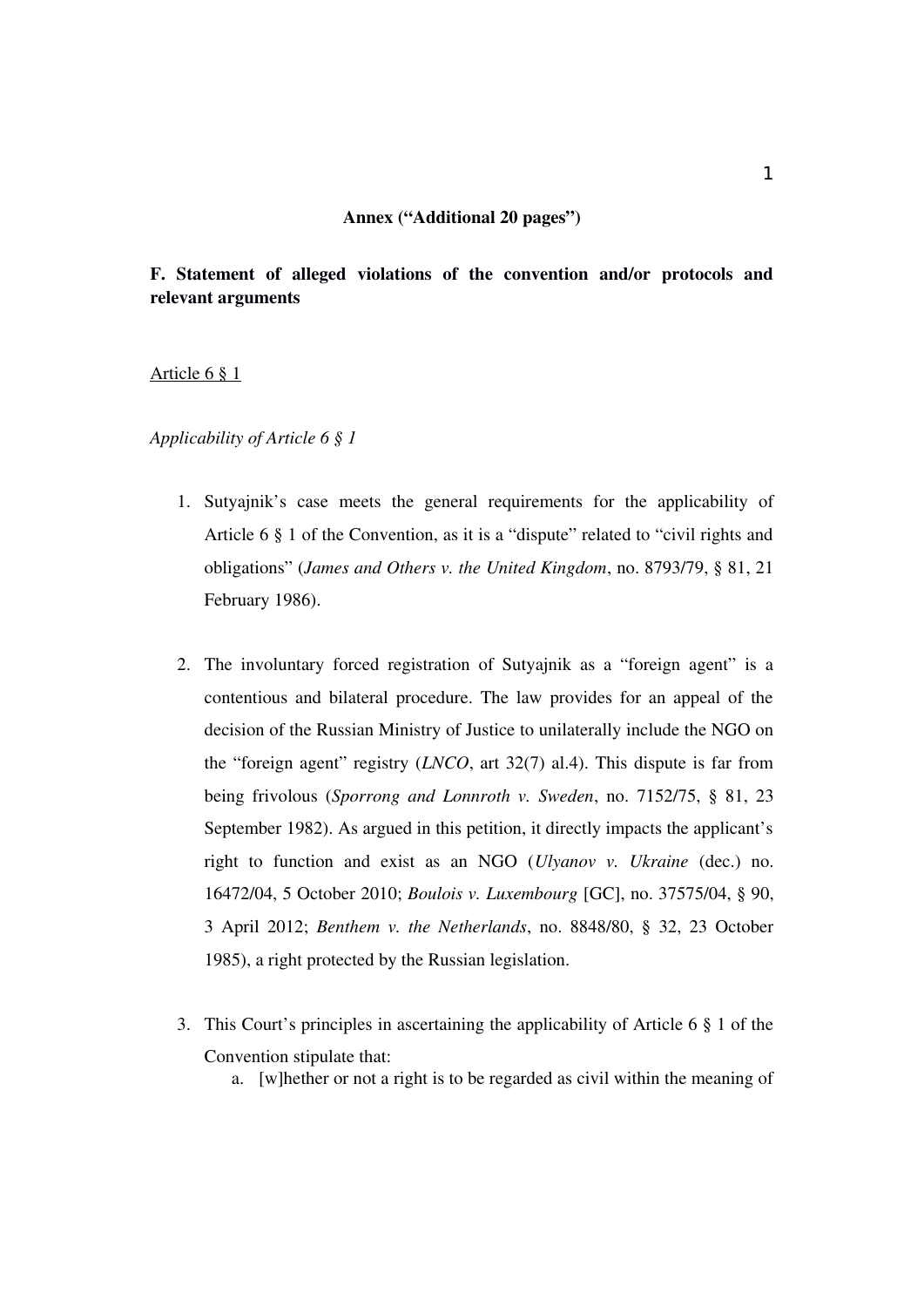this expression in the Convention must be determined by reference to the substantive content and effects of the right - and not its legal classification under the domestic law of the State concerned. (*König v. Germany*, no. 6232/73, § 89, 28 June 1978; see also *Kök c. Turkey*, no. 1855/02, § 34, 19 octobre 2006)

- 4. The consequences of the forced registration of the applicant as a "foreign agent" by the Russian State deeply affect its civil rights to exist and enter into contracts and thus the case falls within the scope of Article 6 § 1 of the Convention. This Court's case-law has identified various types of proceedings "whose result is [regarded as] decisive for private rights and obligations"<sup>1</sup>, many of which apply to Sutyajnik's case.
- 5. The effects and sanction of the *LNCO* interfere directly with the applicant's right to function, accomplish its objects and purposes and, ultimately, to exist as an NGO (*De Geouffre de la Pradelle v. France*, no. 12964/87, § 34, 16 December 1992). Indeed, an NGO included on the registry faces many administrative obstacles that in turn impose financial burden, such as arbitrary reporting and scheduled and unscheduled State audits. Furthermore, since the applicant was forcefully included in the registry, it was to pay a fine of  $300,000$  roubles [August  $31<sup>st</sup> 2015$  judgement]) that threatens its very legal existence.
- 6. Article 6 § 1 of the Convention was also found to apply to the right to a reputation (*Pocius v. Lithuania*, no. 35601/04, §§ 3846, 6 July 2010; *Uzukauskas v. Lithuania*, no. 16965/04, §§ 3240, 6 July 2010), which merits

1 European Court of Human Rights, *Guide on Article 6 of the European Convention on Human Rights Right to a Fair Trial (civil limb)*, Council of Europe, 2013, para 19 (document #).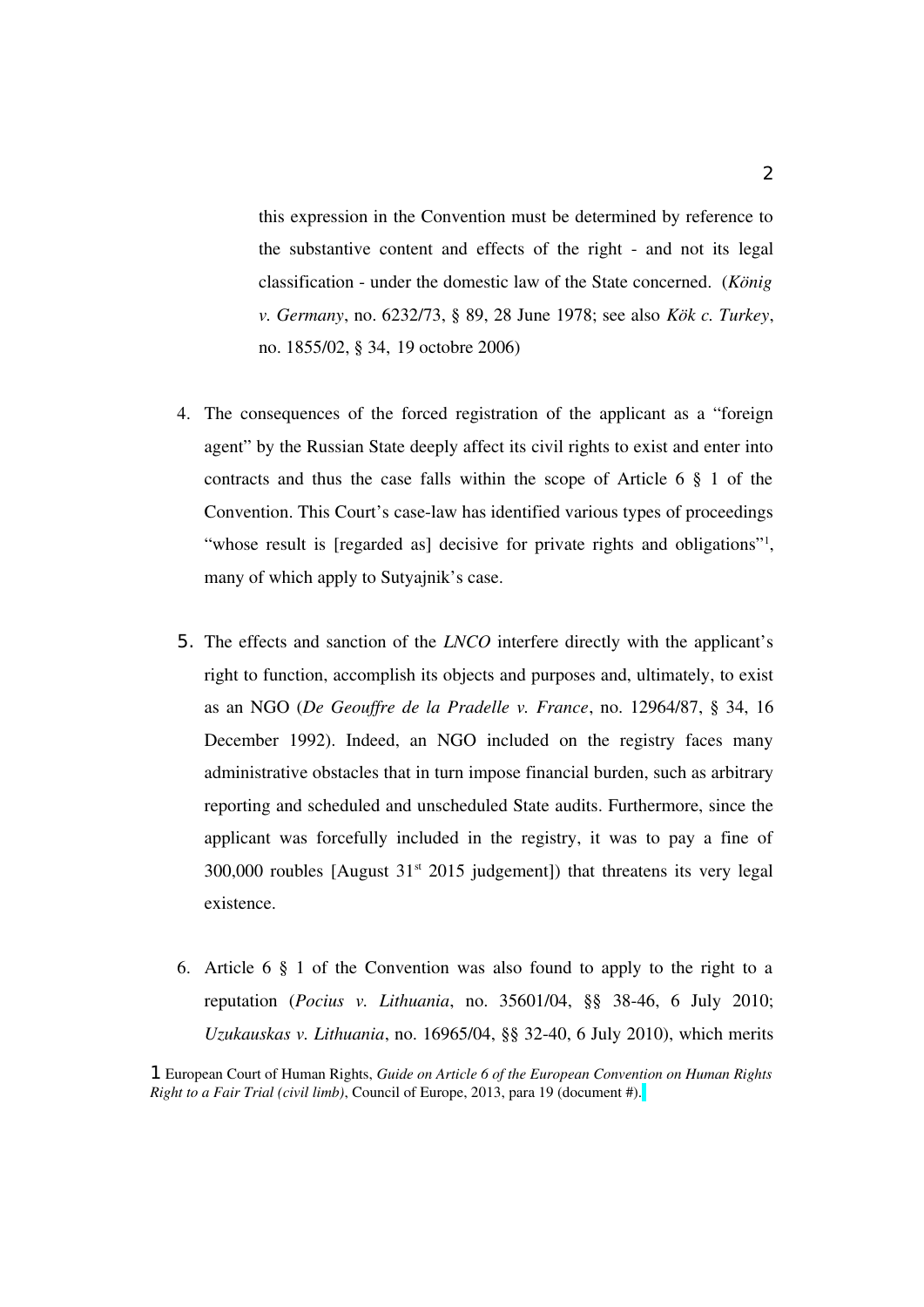protection under Russian law (*Russian Constitution*, art 23(1)). The term "foreign agent" has a clear pejorative political connotation, which stigmatizes an NGO identified as such. There can be little doubt that such stigma has an impact on an NGO's reputation (*mutatis mutandis Pocius v. Lithuania*, cited above, § 41; *Uzukauskas v. Lithuania*, cited above, § 35).

7. Finally, this Court has determined that proceedings consisting of two stages, where the civil right is "determined" at the second stage, fall under the scope of Article 6 § 1 (*mutatis mutandis Torri v. Italy*, no. 26433/95, § 19, 1 July 1997). The *LNCO* provides for proceedings consisting of two stages: the first where the Ministry of Justice of the Russian Federation forcefully register an NGO as a "foreign agent", and the second when the court confirms the fine imposed (*LNCO* art 32(7) al.3, 33; *CAO*, art 19.34(1)). Since the fine detrimentally impacts on the NGO's right to function or exist, the confirmation of the fine therefore determines a civil right. Indeed, "[t]he determination of a right entails deciding not only on the existence of that right but also on its scope or the manner in which it may be exercised […], which obviously includes the assessment [of the fine]" (*Torri v. Italy*, cited above).

#### Article 11

# *Interference with Article 11 § 1*

8. The stigma related to the notion of "foreign agent" in Russia might make it difficult for organizations to raise funding on an effective manner, as citizens do not wish to be associated with "foreign agents" and as NGOs themselves, in order to avoid being categorized as "foreign agents", might be reluctant to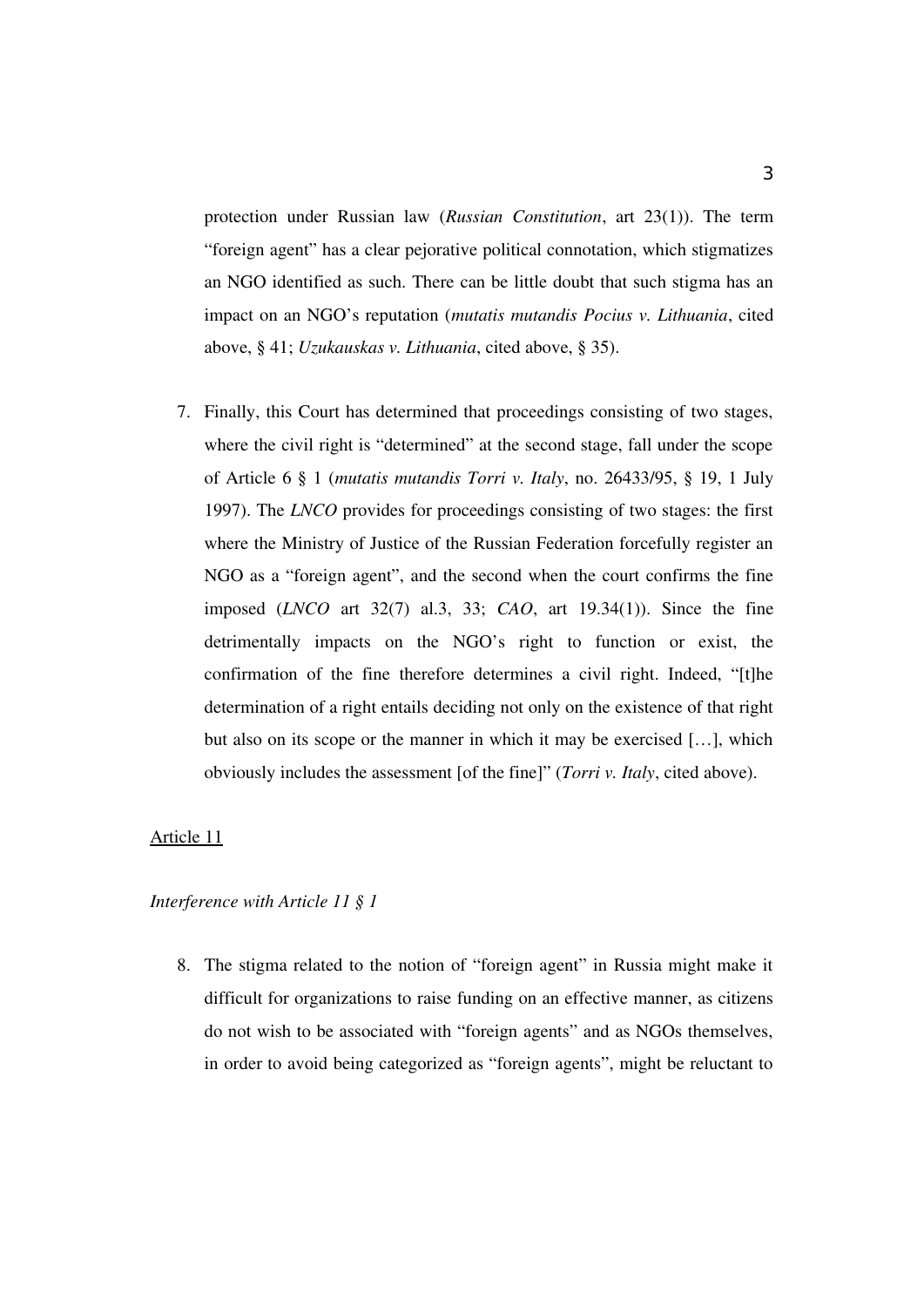solicit foreign funding. However, access to proper financing is indeed part of the right to freedom of association and a limitation to financing constitutes an interference with it, as stated in *Ramazanova and Others* (cited above, § 59). Citizens might be reluctant to collaborate with NGOs qualified as "foreign agents", which has possibly occurred at least in one occasion (Opinion of the Commissioner for Human Rights, Legislation and Practice in the Russian Federation on Non-Commercial Organizations in Light of Council of Europe Standards, Strasbourg, July 15, 2013 [CommDH(2013)15], p. 16) (document #). The *Law on Foreign Agents* therefore does not meet the requirement and standard expressed in the *Declaration of the Committee* (§ 2(i)), of creating a conducive environment for human rights defenders.

9. Since concerned NGOs have to report foreign funding and their use to authorities and are subject to several State audits (including unscheduled State audits without notification), the *Law on Foreign Agents* allows search and seizures that are not based on objective grounds, contrary to the *Recommendation (2007)14*, and gives to State bodies a legal discretion in terms of unfettered power that is not regulated with sufficient clarity. The law does not provide any information about why the Russian government or President could decide to plan an unscheduled audit (*LNCO*, art 32(4.2)), despite the principles formulated in *Hasan and Chaush* (cited above, § 84). Moreover, the heavy administrative burden created by the *Law on Foreign Agents* does not contribute to a conducive environment for human rights defenders, contrary to the *Declaration of the Committee's* above-mentioned principle.

10. The amount of the fine (300,000 roubles) is a serious threat to the very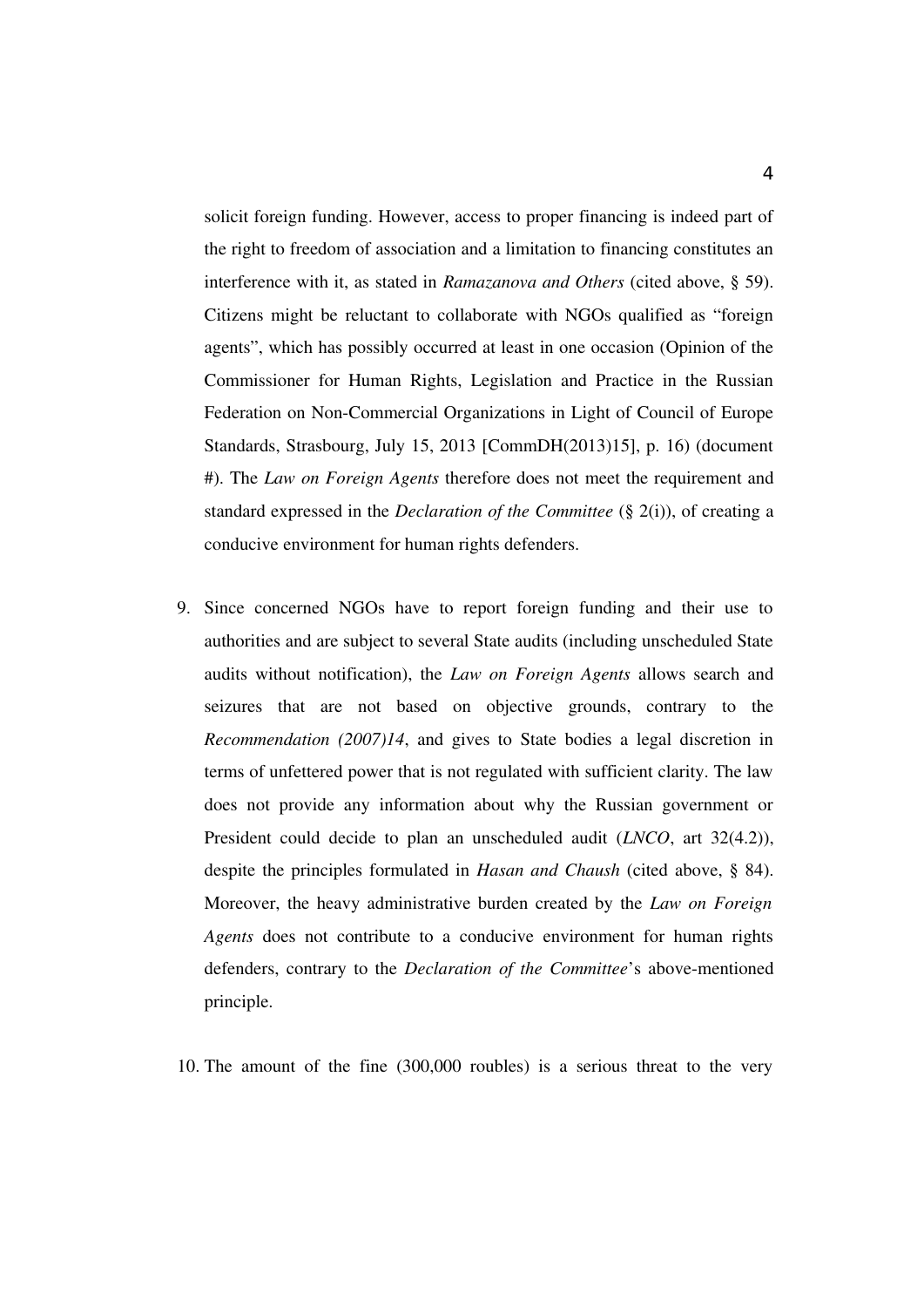existence of Sutyajnik. Sutyajnik does not have the financial means to assume the fine: the NGO's budget does not provide any supply for fines and starting a fundraising campaign would totally distract the organization from its objects and purpose. Therefore, the fine could lead to the dissolution of Sutyajnik. The Constitutional Court of Russia found that, being excessively high, the fines provided by *CAO* art 19.32 are unconstitutional (Judgment of the Constitutional Court of the Russian Federation, no. 10P of 8 April 2014). As recognized in *Recommendation (2007)14*, NGOs may conduct political activities and receive foreign funding (§ 1115 and 50). Moreover, in *Zhechev v. Bulgaria*, this Court stated that NGOs "may campaign for a change in the legal and constitutional structures of the State", which is without any doubt political (no. 57045/00, § 47, 21 June 2007 [hereinafter *Zhechev*]). Therefore, Sutyajnik's fail to register as a "foreign agent" can hardly be understood as a serious mistake that should lead to the organization's activities termination, which is the "most drastic sanction possible" for NGOs and should happen only under "exceptional circumstances of very serious misconduct" (*Tebieti Mühafize Cemiyyeti and Israfilov*, cited above, § 63). In *Vides Aizsardzības Klubs*, this Court acknowledged that NGOs play an important role in democratic societies (cited above, § 42). Therefore they should be entitled to a legal protection as wide as possible, in respect with *Vona v. Hungaria*'s principles (no. 35943/10, § 57, 9 July 2013).

*Analysis of the interference with regards to Article 11 § 2*

11. The *Law on Foreign Agents* is not formulated with sufficient clarity. First, the lack of clarity of the notion of "political activities", recognized by this Court in *Zhechev* (cited above, § 55) and the lack of clarity of the law in general,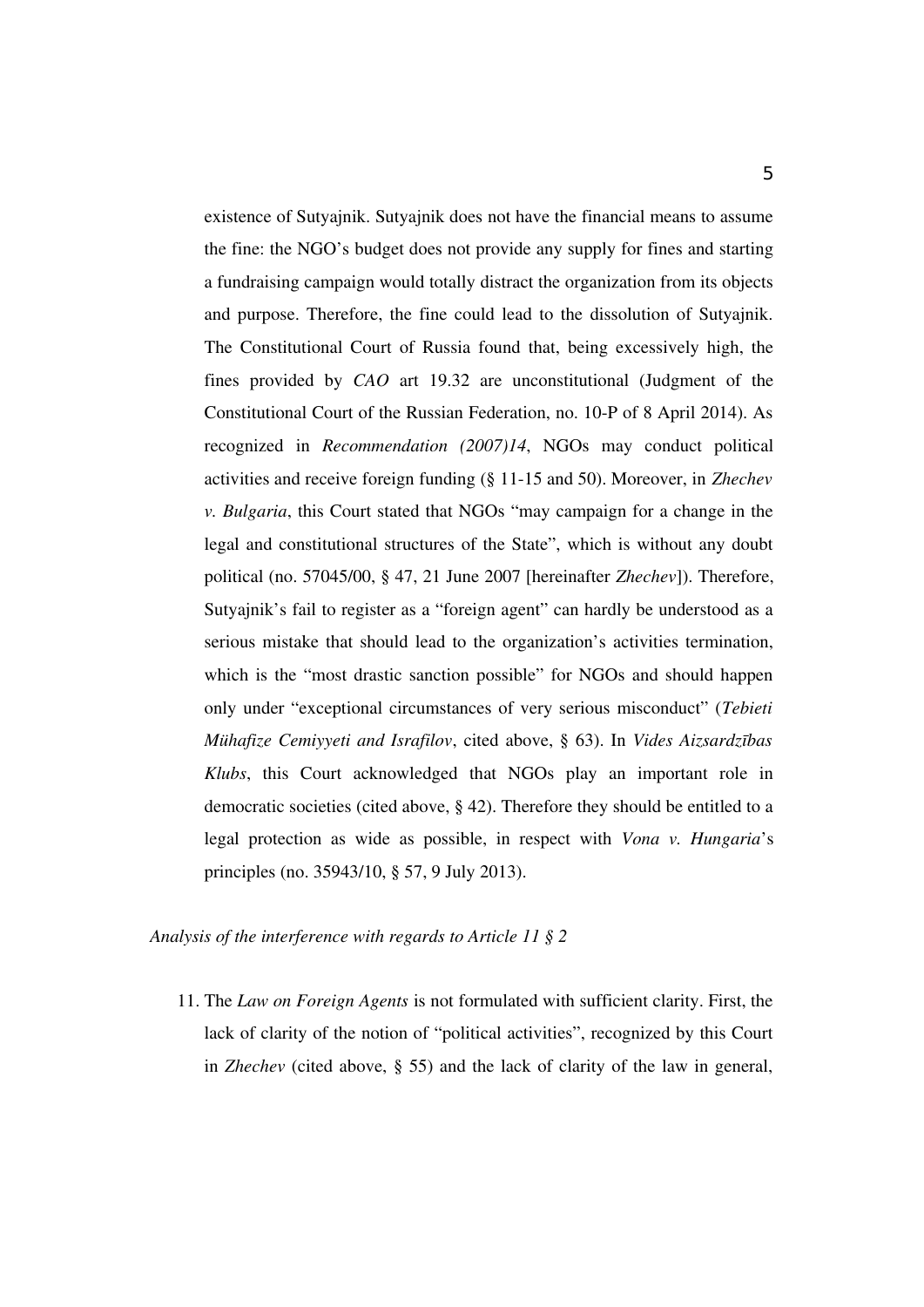make it difficult for NGOs to know whether or not they shall register and whether or not the Ministry of Justice might decide to register them. However, according to this Court:

- a. [i]n matters affecting fundamental rights it would be contrary to the rule of law […] for a legal discretion granted to the executive to be expressed in terms of unfettered power. Consequently, the law must indicate with sufficient clarity the scope of any such discretion conferred on the competent authorities and the manner of its exercise. (*Hasan and Chaush*, cited above, § 84)
- 12. Therefore, NGOs cannot foresee whether or not they perform "political activities" and whether or not the Ministry of Justice might register them as a "foreign agent". However, a law such as the *Law on Foreign Agent* shall be "formulated with sufficient precision to enable [litigants] to foresee, to a degree that is reasonable in the circumstances, the consequences which a given action may entail", as stated by this Court in *Maestri v. Italy* (no. 39748/98, § 30, 17 February 2014).
- 13. According to the *ECHR*, the legitimate aims that interference to Article 11 may pursue are: national security or public safety, prevention of disorder or crime, protection of health or morals, protection of the rights and freedoms of others.
- 14. As an NGO dedicated in promoting human rights, it is impossible to conclude that Sutyajnik is a threat for the enjoyment of rights and freedoms by others. It is the opposite: Sutyajnik helps others enjoy their rights by enforcing rights guaranteed by the *Constitution of the Russian Federation* and international treaties and by litigating public interest cases that promote human rights. The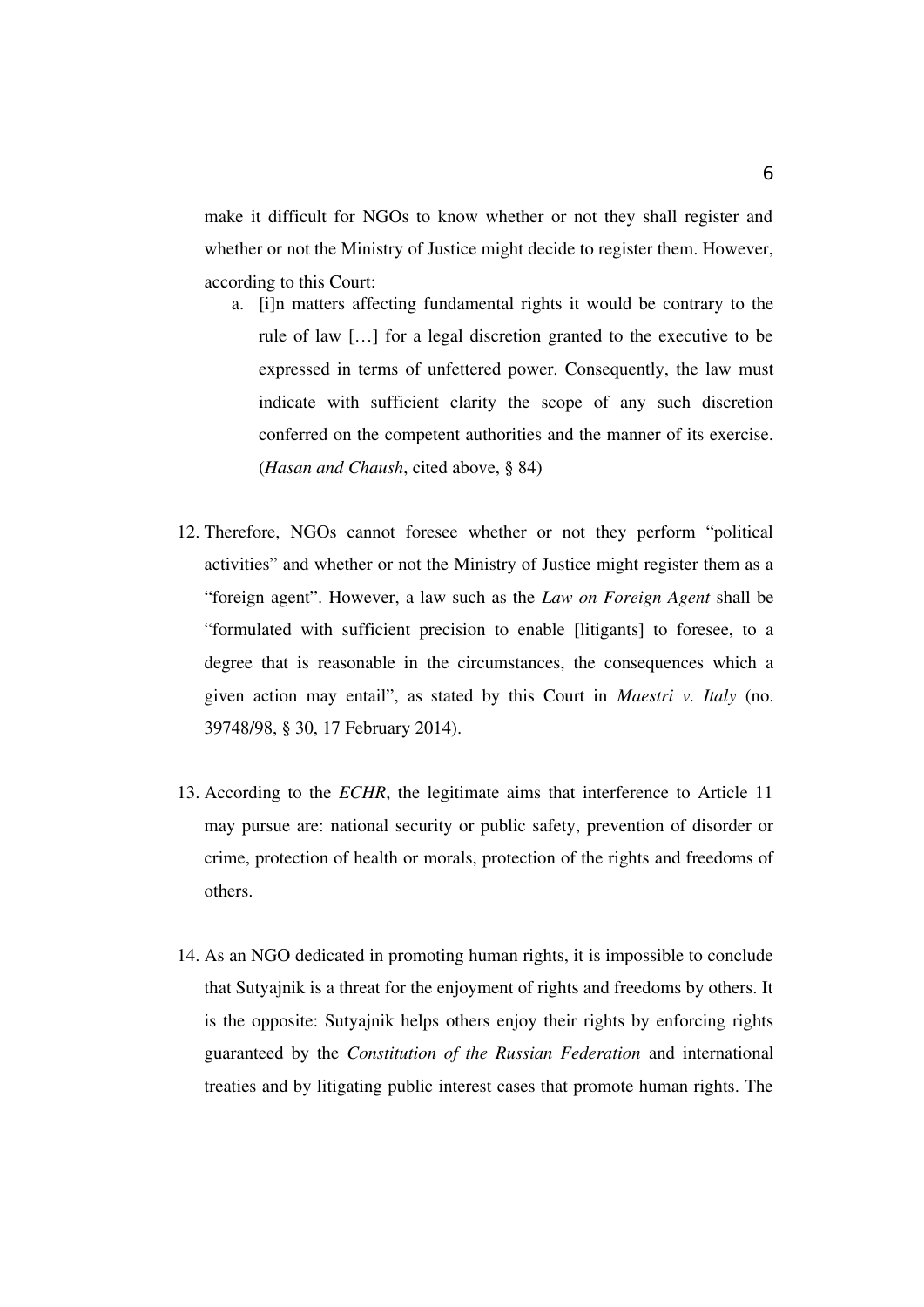termination of its associative activities cannot be considered as pursuing the aim of protecting "the rights and freedoms of others". There is no evidence that Sutyajnik poses a threat to health or moral. Lastly, there is no reasonable perspective in order to assess that Sutyajnik is a threat to national security or public safety, nor that it is a source of disorder or that it is perpetrating crimes. Moreover, neither the Ministry of Justice nor the Russian Courts have alleged that the inscription of Sutyajnik on the "foreign agents" list and the possible termination of its activities due to stigma, financial burden and fines are based on the "legitimate aims" provided by the Convention.

- 15. According to this Court: "[a]ny interference [to the right to freedom of association] must correspond to a "pressing social need"" (*Gorzelik and Others v. Poland*, no. 44158/98 § 95, 17 February 2004). In analysing whether or not an interference with article 11 § 1 responds to a "pressing social need", the Court must determine if the measure is "proportionate to the legitimate aim pursued" and if "the reason adduced by the national authorities to justify [the measure] were "relevant and sufficient."(*Ibid*, § 96)
- 16. The authorities have produced no documents in order to prove that Sutyajnik is a threat to one of the legitimate aims enumerated by article 11 § 2. Therefore, it is impossible to determine that the reasons adduced are "relevant and sufficient". Considering that this Court stated that the termination of an association's activities is the "most drastic sanction possible" (*Tebieti Mühafize Cemiyyeti and Israfilov*, cited above, § 63), it is clear that the burden related to stigma, arbitrary reporting and audits and a fine of such proportion, threatens Sutyajnik's existence and is not proportionate.